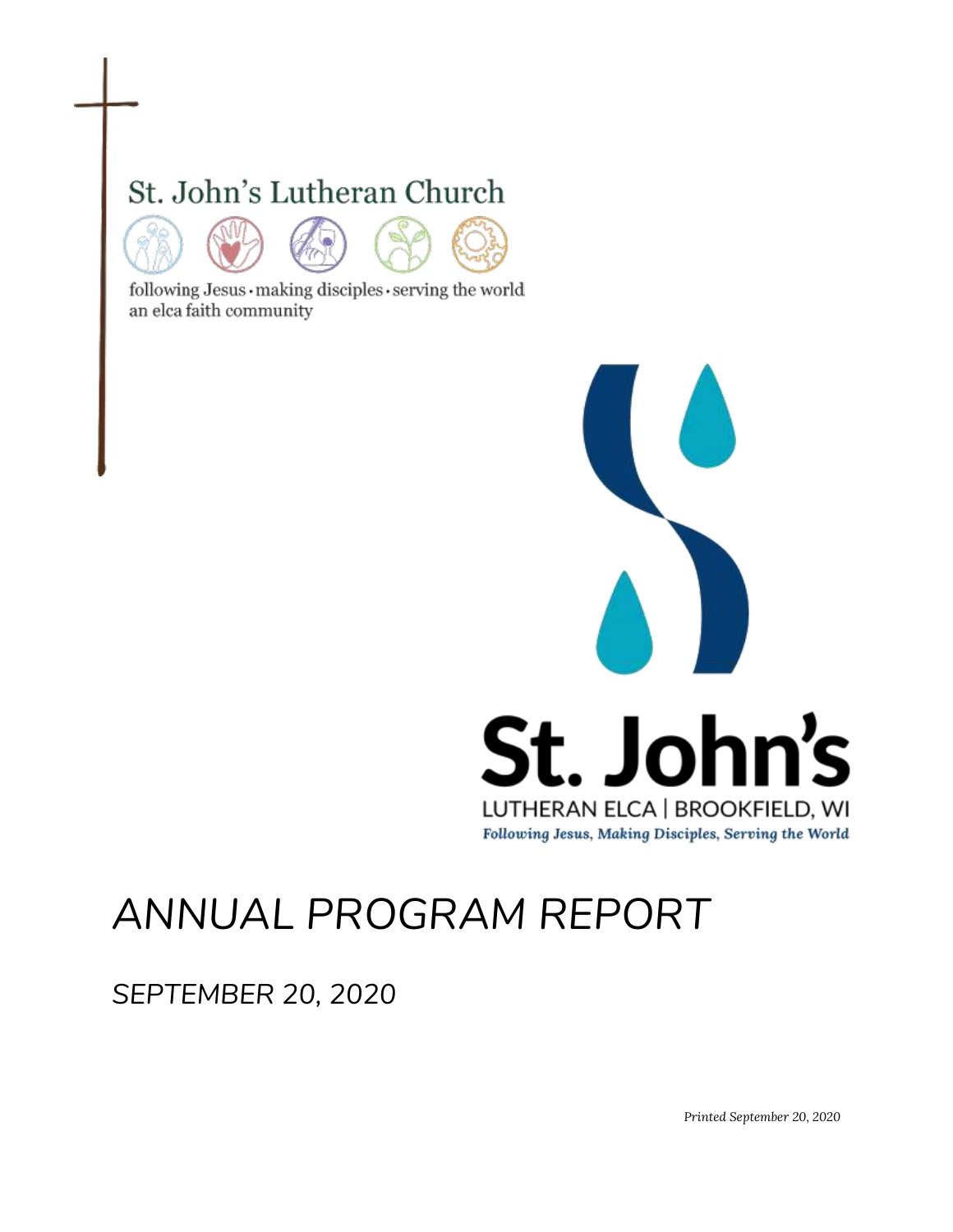### TABLE OF CONTENTS

| Ministry Reports |  |
|------------------|--|
|                  |  |
|                  |  |
|                  |  |
|                  |  |
|                  |  |
|                  |  |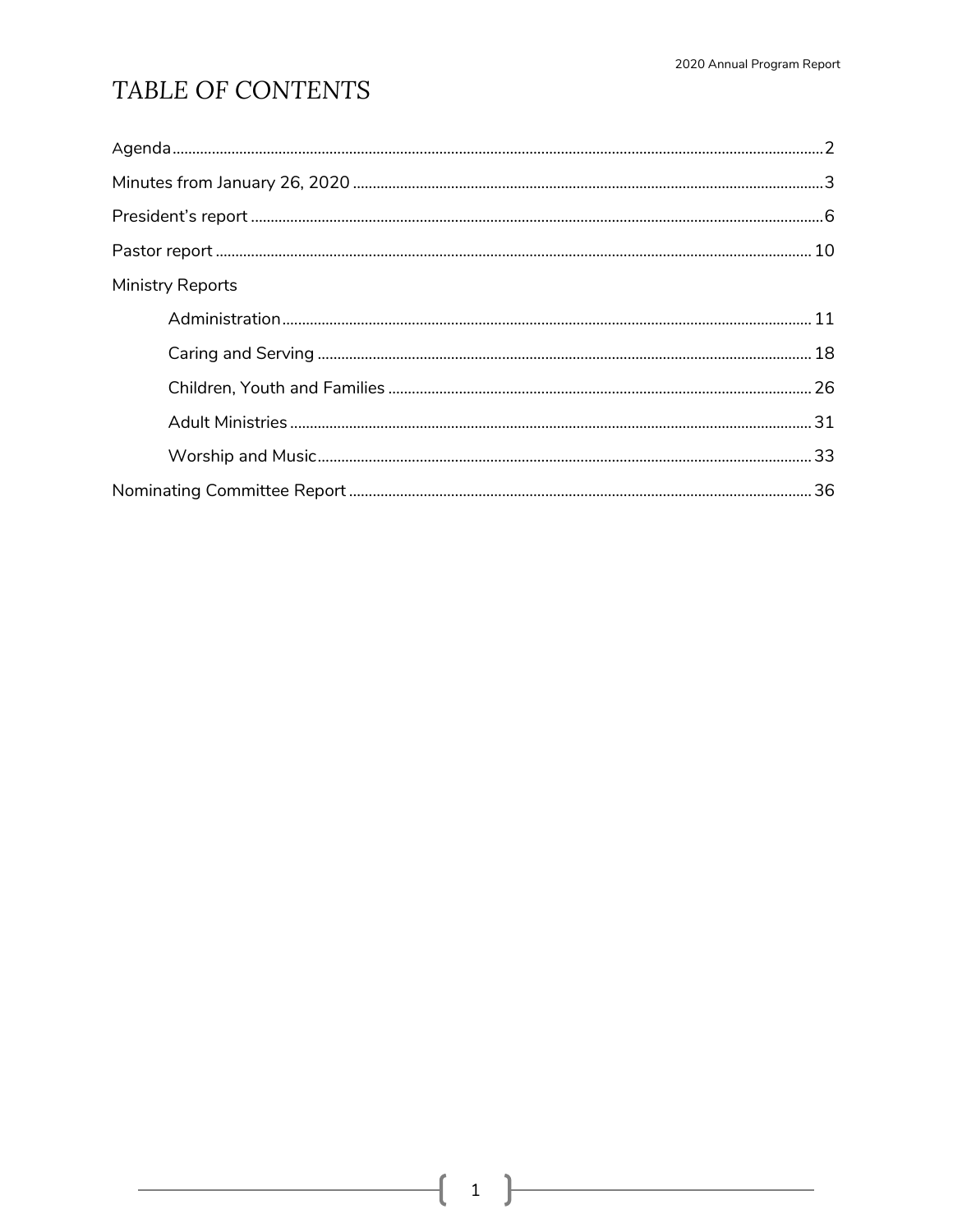### *AGENDA*

- 1. Call to Order, Opening Prayer
- 2. Adoption of Agenda
- 3. Approval of Minutes from the January 26, 2020 meeting
- 4. Pastor, Staff, and Ministry Reports
- 5. Old Business
- 6. New Business
	- Nominating Committee Report / Election of Council Members
	- Constitution Revisions
	- Updates Since June 2020
		- o New Website
		- o GROTH Design
	- Stewardship
- 7. Closing Prayer / Adjournment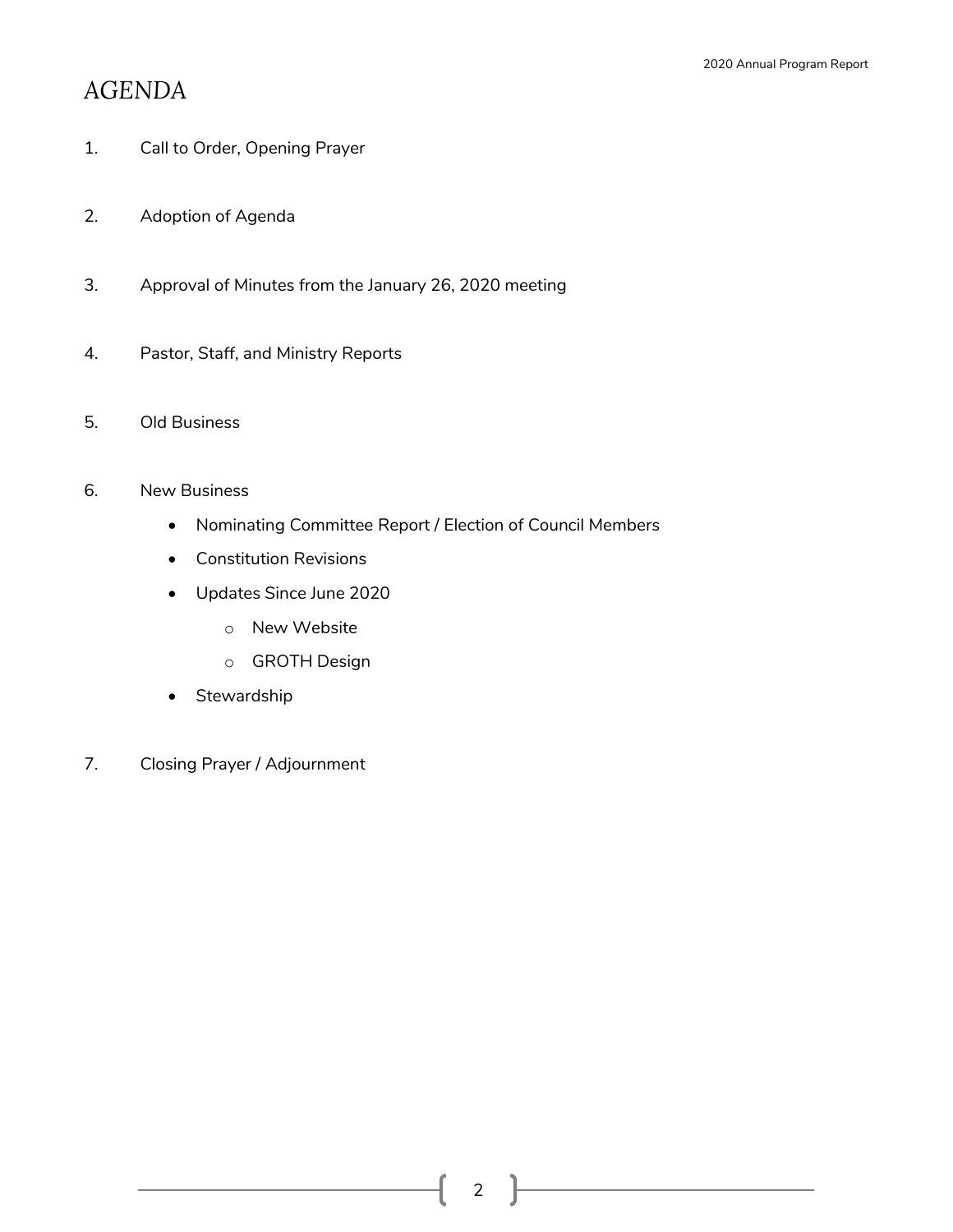### *MINUTES – JANUARY 26, 2020*

Congregational Meeting Minutes

January 26, 2020

Meeting called to order at 12:16 p.m. by President Kathy Davis. Opening prayer led by Pr. Brian.

#### Stewardship update

- Pr. Brian commended the Stewardship for All Seasons team.
- We received 185 pledges totaling over \$13,000 per week (over \$600,000 per year).

#### Approval of Meeting Minutes

- June 2, 2019 meeting minutes motion to approve was made by Jerry Hanson and seconded by Jeremy Beyerlein.
- Motion carried.

#### Pastor's Report

- Thanked and expressed gratitude to the staff.
- Highlighted the Mental Health Initiative.
- Highlighted the Interiors Committee and the consulting group. Discussed the need for a strategic plan for our facility, both to maintain/replace major equipment and facility as they wear out over the next several years and to optimize the configuration of our facility to best support our mission and ministries.
- Will be focused on communication and transparency this coming year.
- No questions or discussion.

#### President's Report and Council goals/priorities

- Highlighted goals for 2020 and beyond:
	- o Invest in our children, youth and family
	- o Grow in hospitality
	- o Partnerships and social ministry
	- o Care and Core ministries
- Highlighted Council goals & objectives
	- o Support the mental health initiative
	- o Support development of a children, youth and family vision.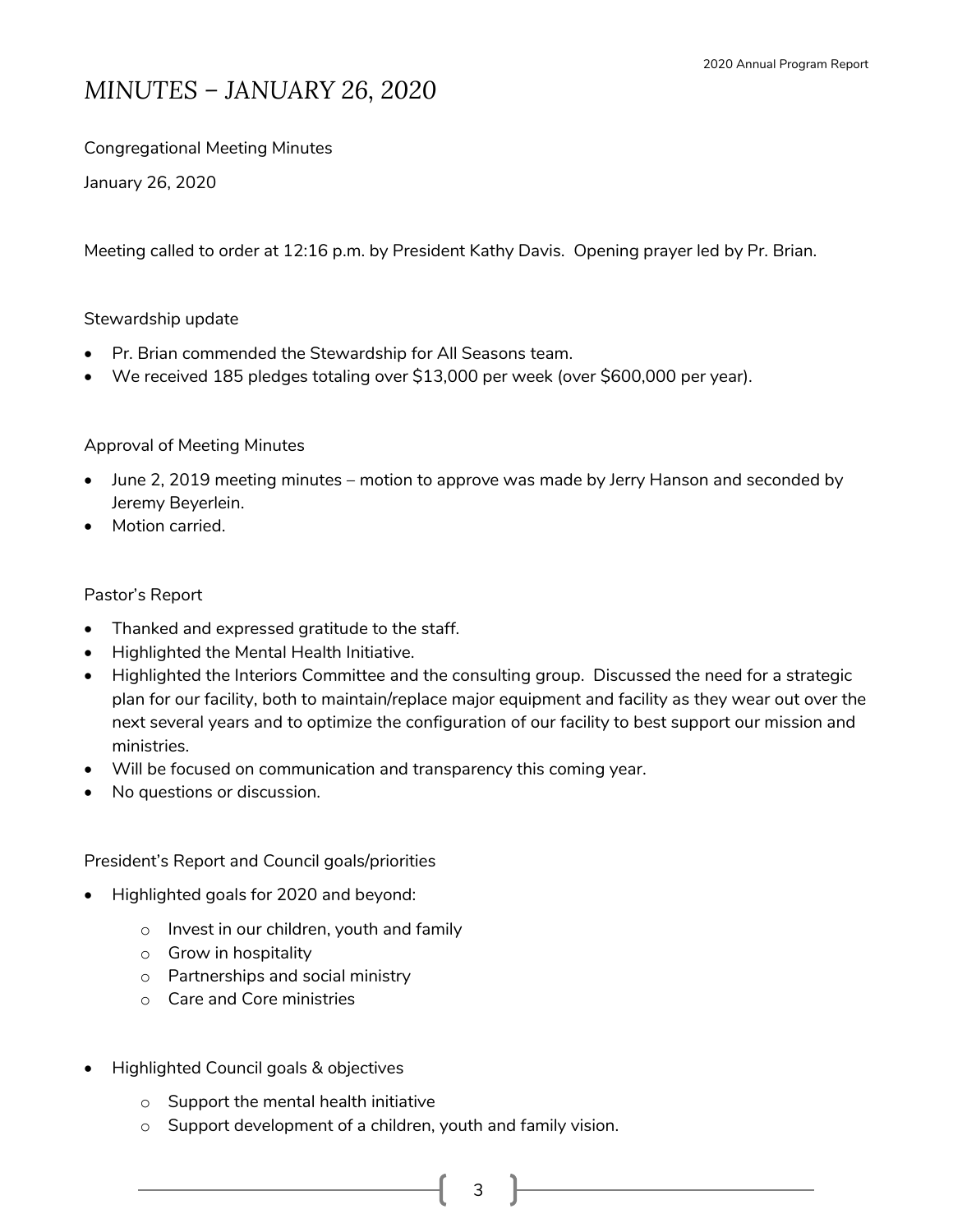### *MINUTES – JANUARY 26, 2020*

- o Identify and support a team to promote year-round stewardship
- o Identify and formalize Council member-at-large connections to congregational groups
- o Branding, website/social media planning development
- No questions or discussion.

#### Treasurer's Report

- Dawn Williams presented the treasurer's report.
- We ended 2019 in the positive. Were able to transfer \$97K into the Capital Improvement Fund. \$51K was used for the sprinkler system.
- Over \$102K went to outreach from the general budget. When adding in designated giving, over \$175K in total was given to outreach last year.
- We invested \$150K from cash accounts into a CD ladder in order to generate interest income.
- We will begin using PowerChurch software this year, a much more robust accounting software program.
- No questions or discussion.
- Motion made by Joe Driscoll to approve the treasurer's report, seconded by Karen Wolfmeyer.
- Motion carried.

#### Old Business

- Sprinkler system update
	- $\circ$  Ken Bahr provided update. Part of the sprinkler was replaced last summer. Starting tomorrow the sprinkler installation in the sanctuary will be will be replacing the system under the roof. It will take about 4 weeks to complete.

#### New Business

- Audit Committee
	- o Dale Landgren provided update.
		- Recommends external audit be performed for calendar year 2020 and a multiyear planning cycle for the annual audit should be prepared and followed.
		- Need for more consolidated reporting format.
		- Recommended the property team perform an annual inventory of physical assets and maintain current market or replacement values for all property.
- Committee financial reports
	- o Gifts and Memorial Annual Reports, Preschool Financial Reports, and the Endowment Committee Report were presented.
	- $\circ$  Jeremy Beyerlein moved to accept all committee financial reports as presented and
		- 4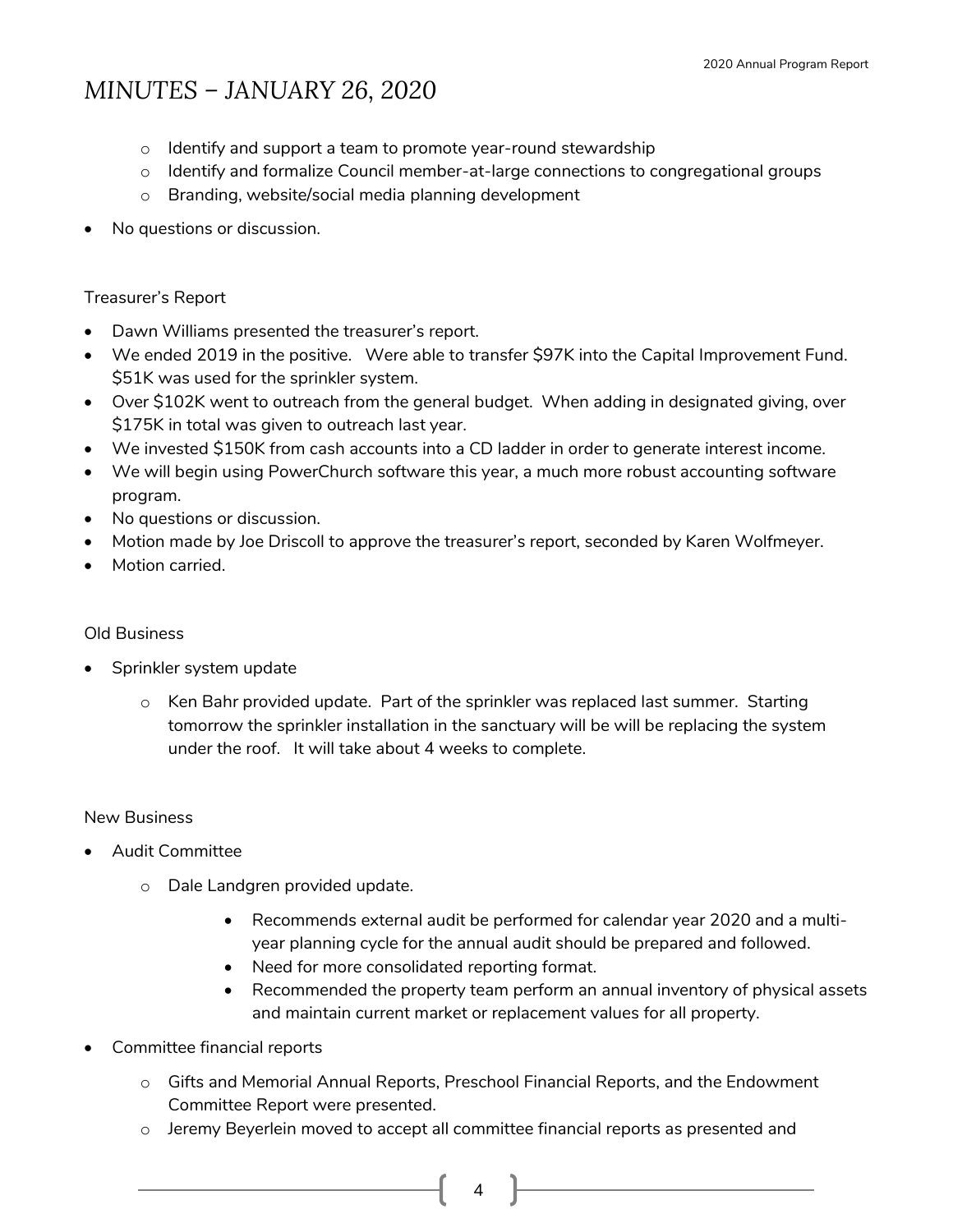### *MINUTES – JANUARY 26, 2020*

seconded by John Nugent.

- o Motion carried.
- Election of Nominating Committee
	- o The committee will include Emily Otten, Melissa Seamonson, John Roth, Keith Paukner and Kathy Davis.
	- $\circ$  The floor was opened for 1 nomination for the Nominating Committee.
		- Marlene Zick nominated Mark Aamot to be on the Nominating Committee. Mark accepted.
		- Marion Schreiber moved to approve the slate and Jerry Hanson seconded the motion.
		- Motion carried.
- Budget Discussion and Approval
	- o Dale Landgren asked about fee for consultant. It is located in the SAS Growth in Hospitality section.
	- o John Almasi questioned why depreciation subtracted at the end.
	- o Steve Schellin moved to approve the budget, seconded by Phil Lange.
	- $\circ$  Discussion: Karen Aamot asked for confirmation if the 8.5% designated to the synod was compliant. Dawn Williams responded that the synod did not mandate that we give a specific amount, but that according to feedback from the synod, we are giving higher than most of the congregations. Dawn Williams pointed out that 15% from SAS funds will also be designated to the synod.\* Dale Landgren indicated that the Synod would like to receive 10% (a tithe), and that there are some churches that contribute a significantly higher percentage - as much as 20%.
	- o Motion carried.

Closing Prayer/Adjournment

- Penny Holt made motion to adjourn. Seconded by Joe Schaefer.
- Closing prayer led by Pr. Brian.
- Meeting adjourned at 1:26 p.m.

Respectfully submitted by Dawn Driscoll, Secretary

**\*** Post-meeting clarification: the actual number is 8.5%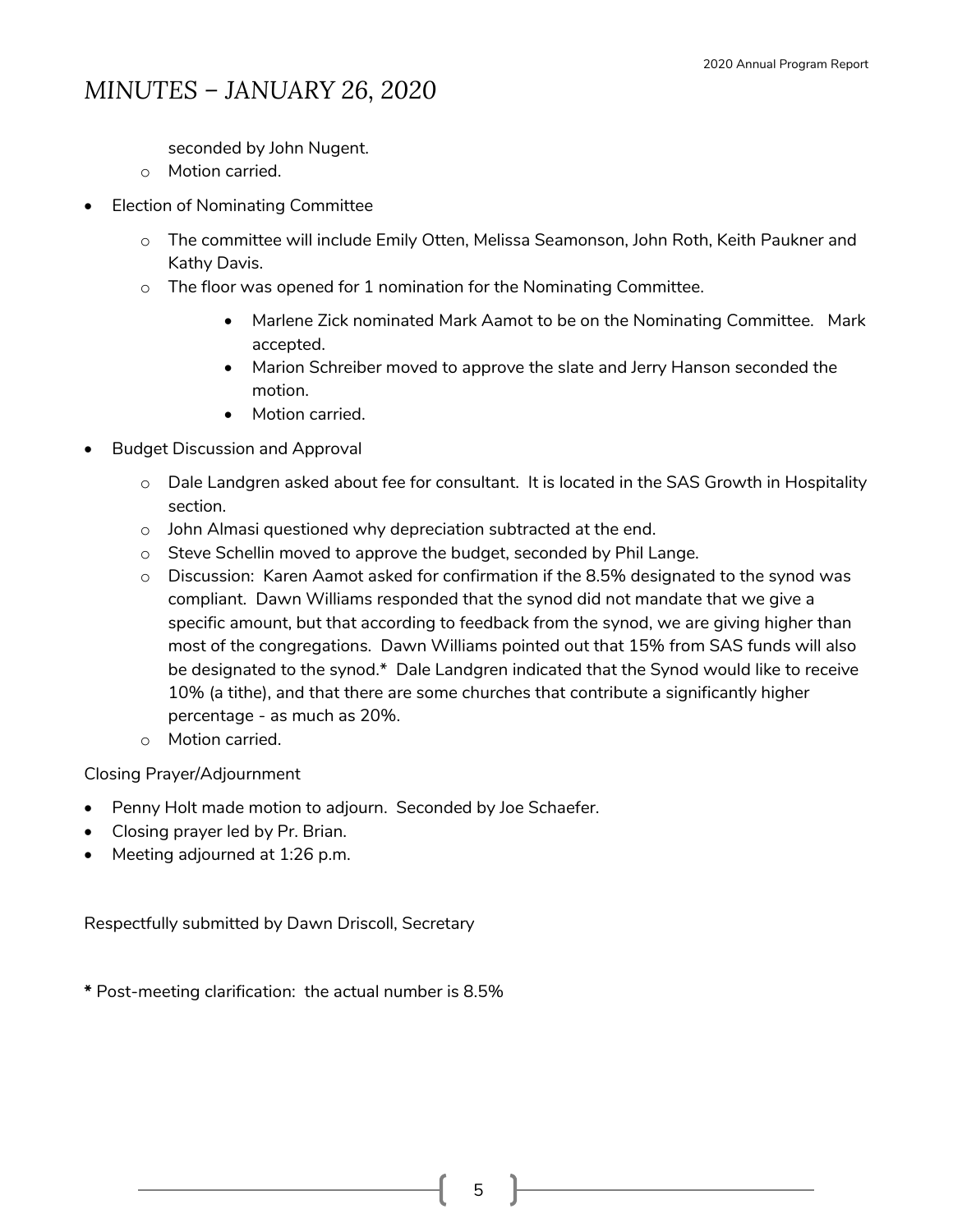#### Dear Friends in Christ,

As I prepared to write this report, I reviewed the Council minutes and communications both received and distributed from February 2020 through June 9, 2020. The following report reflects Council deliberations and actions throughout this time period.

I also reflected on this most unusual time of the COVID-19 global pandemic and its impact on our personal lives and our congregational life. Many of us have learned how to participate in "Zoom meetings," and to stay in touch with one another through email, Facebook, Instagram, etc. It has been difficult to refrain from hugs and to breathe through face masks, but we have learned once again that the church is people, not just a building or place. We look forward to being together again when it is safe.

#### **February 2020:**

We welcomed Pr. Matt Short, Assistant to the Bishop for Evangelical Mission. He shared the Greater Milwaukee Synod mission, *We follow Jesus, form communities, love all.* He asked about our challenges and our goals and priorities for 2020. Our response included the goals and priorities reviewed at our Annual meeting in January:

- Support the mental health initiative (book study, mental health seminar)
- Support development of a children, youth, and family vision
- Identify and support a team to promote year-round stewardship that will prioritize and recommend distribution of Stewardship for All Seasons (SAS) budgeted dollars (SAS team convened in April)
- Identify and formalize member-at-large connections to congregational groups (liaisons to Preschool & Children/Youth/ Family identified)
- Website/social media planning and development (website designed & soon to be implemented)

#### **March 16, 2020:**

- Public worship and limited access to the church building as COVID-19 pandemic affects our country, states, and cities
- A decision to re-voice the organ was deferred to keep money in reserve as the impact on giving is unknown
- A decision was made to continue to pay all of our staff for the next 4 weeks
- Investigate upgrading AV equipment to support online worship
- Begin meeting weekly to monitor and manage issues related to viral pandemic

#### **March 23, 2020:**

- Phil Lange, chair of the Endowment committee, requested Council approval of the committee's actions to defer grant requests until later this fall and to stay the course with the current Vanguard Fund rather than change funds at this time – committee actions approved by the Council
- Financial giving has declined
- The Council added Pr. Frank and the musician staff to the list of staff continuing to receive their salaries. The preschool will pay their teachers through the end of May
- 4 Zoom licenses purchased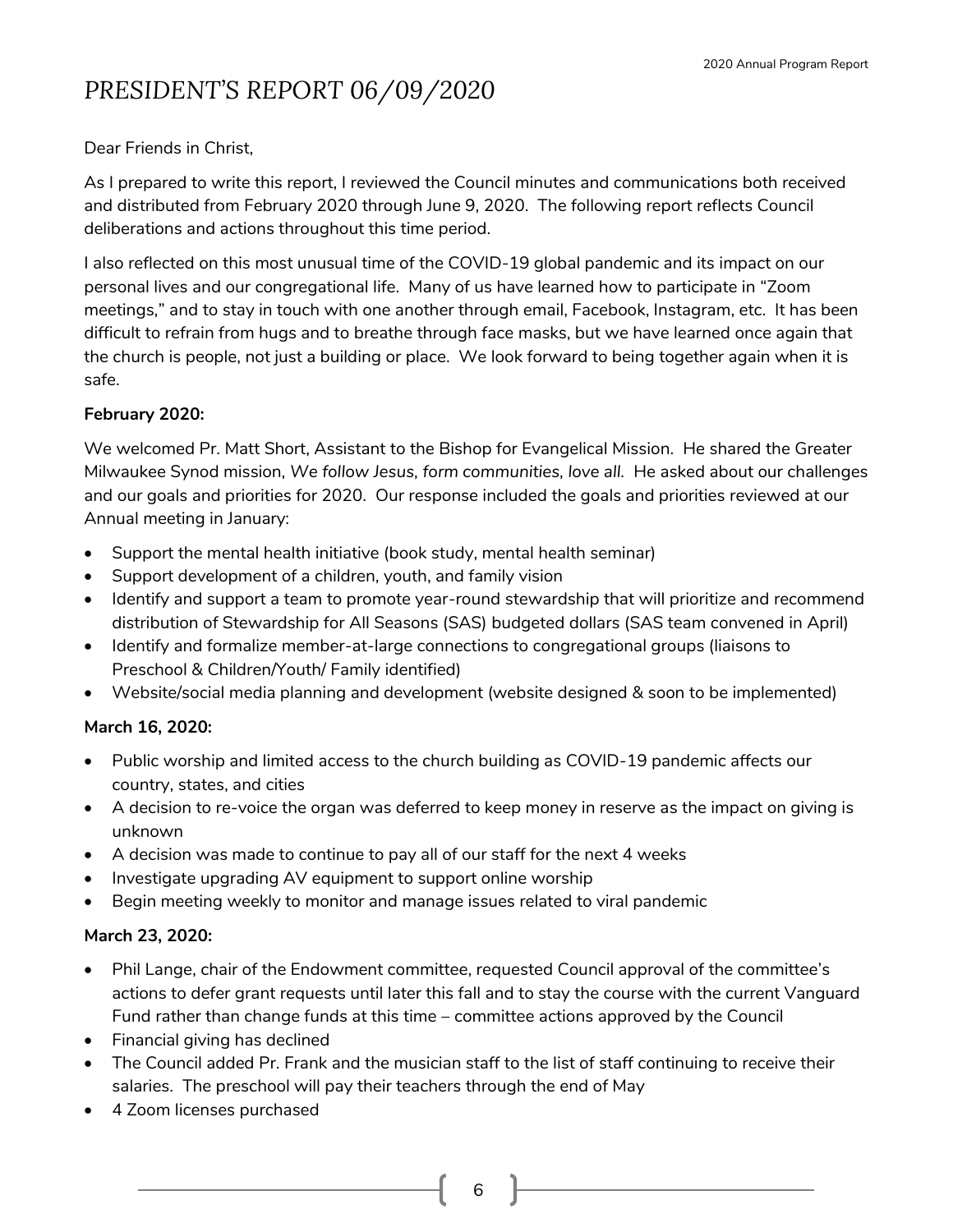Will review the process for funding the SAS initiatives and the Capital Improvement Fund related to the decline in giving

#### **March 30, 2020:**

- Electronic giving has increased since last year
- A new process for counting money developed to limit the number of people in the church building
- The spring 2020 election will be held
- There are 4 host Zoom licenses and another will be added contact Diane or Pr. Brian if you need a meeting hosted
- A survey will be sent to determine interest in virtual coffee hours
- Pr. Brian is writing an Easter letter to the congregation and will communicate that the Council is meeting weekly, all ministries are continuing
- Pr. Frank will preach two Sundays per month through May

#### **April 6, 2020:**

- Financial giving continues to be down, payroll costs are also down related to an open position, all ministry leaders are below in their budgets – overall expenses are down, but income is above budget.
- Kathy, Gary, and the HR committee are investigating the Paycheck Protection Plan (PPP)
	- $\circ$  St. John's qualifies to request the loan that provides funds for payroll over an 8-week time period
	- o A special Congregation Zoom meeting will be scheduled on April 19 at 1:00 pm to approve applying for the loan
- Online worship going well
- Virtual coffee hour well received, other Zoom meetings include the Saturday morning Men's study, the Property team, the Friday book club, and confirmation classes

#### **April 8, 2020:**

- With Synod consultation, it was determined that since the PPP loan will be forgiven if used for payroll costs, it does not require a congregation meeting
- Plans made to complete the application process
- Kathy Davis, as president. will write a letter to inform the congregation about the PPP loan application

#### **April 13 2020:**

- Waukesha State Bank approved the PPP loan
- It was moved and approved that St. John's continue to pay all our staff and the preschool staff through June 30, per the budgeted work schedule, including those that are able to continue working whether in-house or remotely as well as those unable to work because we are not having in-person worship services. This is to satisfy the requirement for the PPP loan to be forgiven.

7

St. John's website team is developing a timeline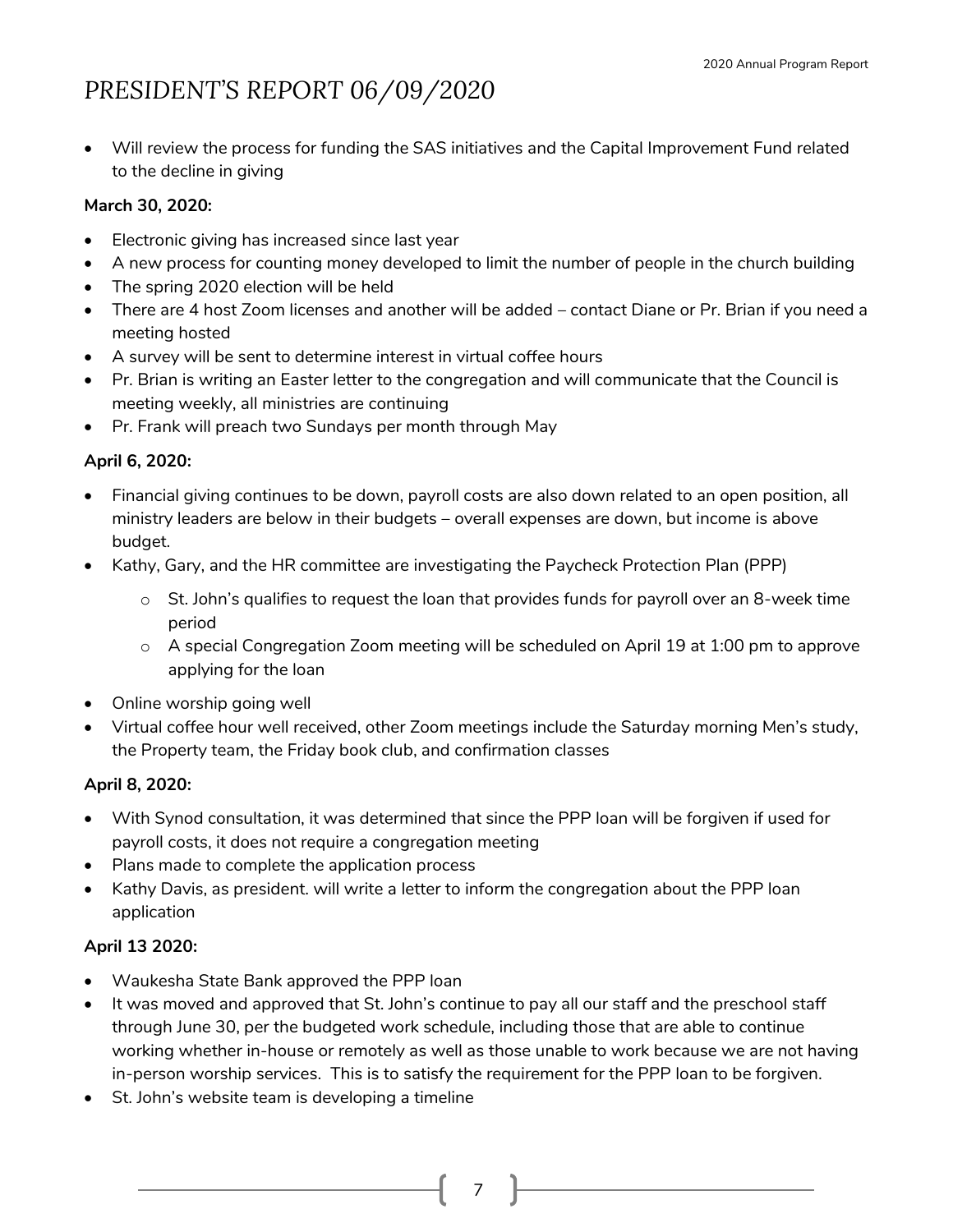- o Interviewing website developers
- $\circ$  A comprehensive working list was developed including design, security, content management, other components necessary for maintaining an up- to- date web site
- Gary Schettler is developing a process for distribution of SAS funds that will be discussed and potentially approval at the next meeting
- Jerry Hanson, Gary Schettler and Kathy Davis will meet to determine necessary amendments to the Constitution in preparation for presentation at the next Congregation meeting in June

#### **April 20, 2020:**

- SAS process proposal: the Finance team will assess the budget and make recommendation for SAS dollar distributions to the Council. The Council will approve the recommendation and give direction to the SAS team. The SAS team will determine which ministries will be funded during the month staying consistent with the percentages identified for groups in the 2020 budget
- Council approved the proposal

#### **May 11, 2020:**

- Pr. Brian reported that Brian Zach (for President), Christine Hintze (for Secretary), Tim Tollander, and Maddie Beug-Hoffman (for members-at-large) have accepted nominations to the 2020-2021 Council
- St. John's has not, as of yet, approved the 2019 amendments to the model constitution one of the amendments allows for virtual meetings. It is unlikely that it will be safe to hold a congregation in the near future. If the current officers and members (whose terms are ending) resign, the Council may appoint the nominees to fill the positions until the next annual meeting. The transition will be scheduled to take place on June 8.
- Program and committee reports normally included in the June Congregation meeting should be completed and ready for distribution in July 1.
- The website team selected Matt Gerber to develop our new website the timeline is 8-10 weeks
- Finances are strong
	- o The Finance team recommended that \$22,636 (January through April SAS budgeted funds) be released to the SAS team for distribution and that \$10,754 be placed into the Capital Improvement Fund. The Council approved both recommendations.
	- o The Endowment Fund balance is \$144,166
- A special Council meeting will be held on 5/19 an agenda to review and determine which goals and initiatives are most important for the Council to work on
- A special letter will be written to recognize the St. John's graduating seniors

#### **June 8, 2020:**

- St. John's will plan to participate in SAS-year two with Council approval
- Council member-at-large liaisons to Preschool and Children/Youth/Family identified
- Website design phase completed, now reviewing 50 pages of content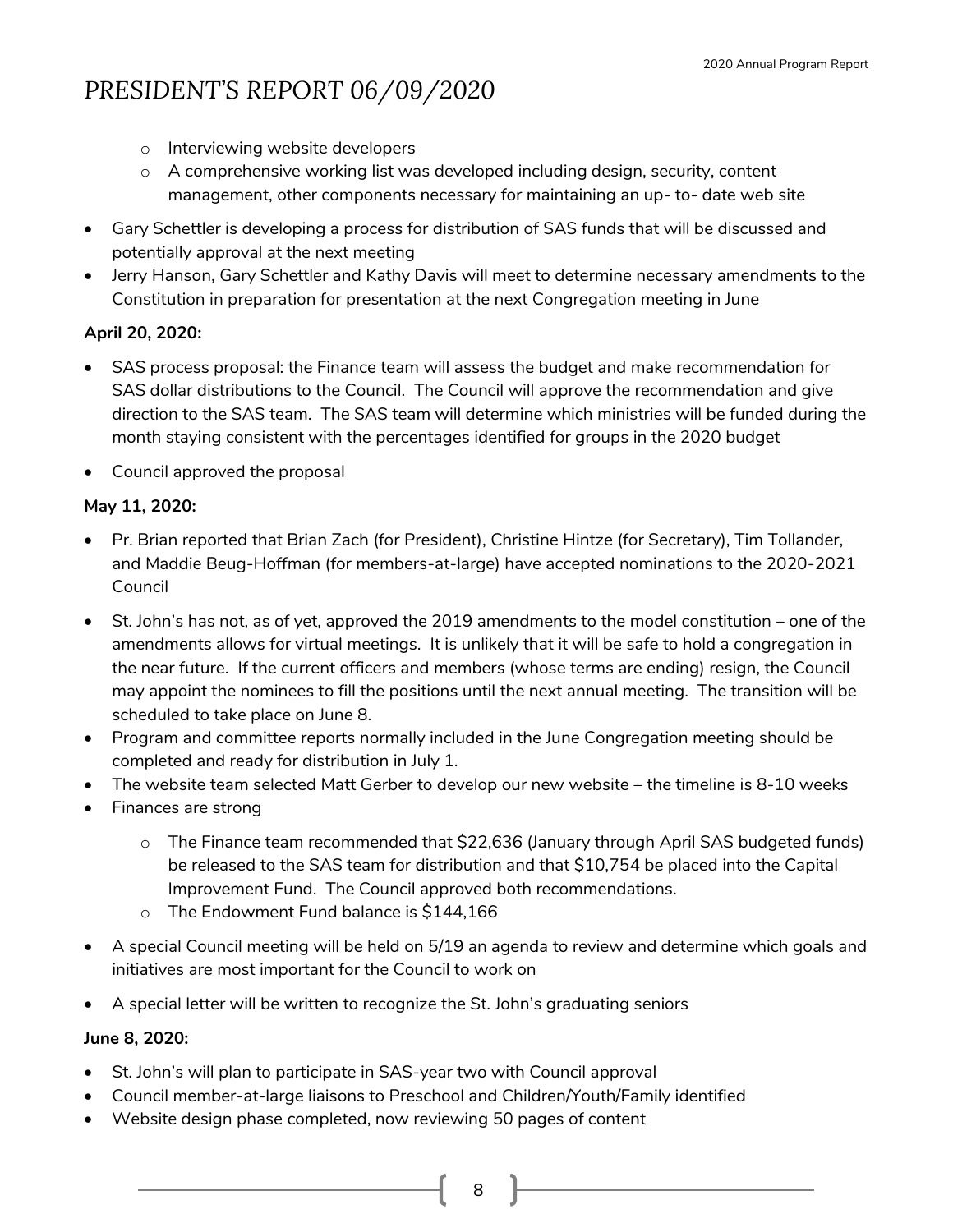- Waiting for recommendations regarding AV equipment upgrade
- Transition team led by Brian Zach is recommending phased approach to re-opening based on Waukesha County COVID-19 dashboard and is considering outdoor worship in collaboration with the Worship committee
- Financials continue to be strong
	- o \$11,939 will be transferred to the Capital Improvement Fund
	- o \$5,689 will be released for SAS initiatives
- Formal letters of resignation were received from Kathy Davis, Dawn Driscoll, Emily Otten, and Jennifer Cranfill
- It was moved that the Nominating Committee's candidates (Brian Zach-president, Christine Hintze-Secretary, Tim Tollander and Maddie Beug-Hoffman – members-at-large) be appointed to fill the positions until the election at the next annual meeting

In closing, I would like to share a portion of Paul's greeting to the church in Rome: First, I thank my God through Jesus Christ for all of you… For I am longing to see you so that I may share with you some spiritual gift to strengthen you- or rather so that we may be mutually encouraged by each other's faith, both yours and mine. (Romans 8:11)

Yours in Christ,

Kathy Davis President, June 2018 to June 2020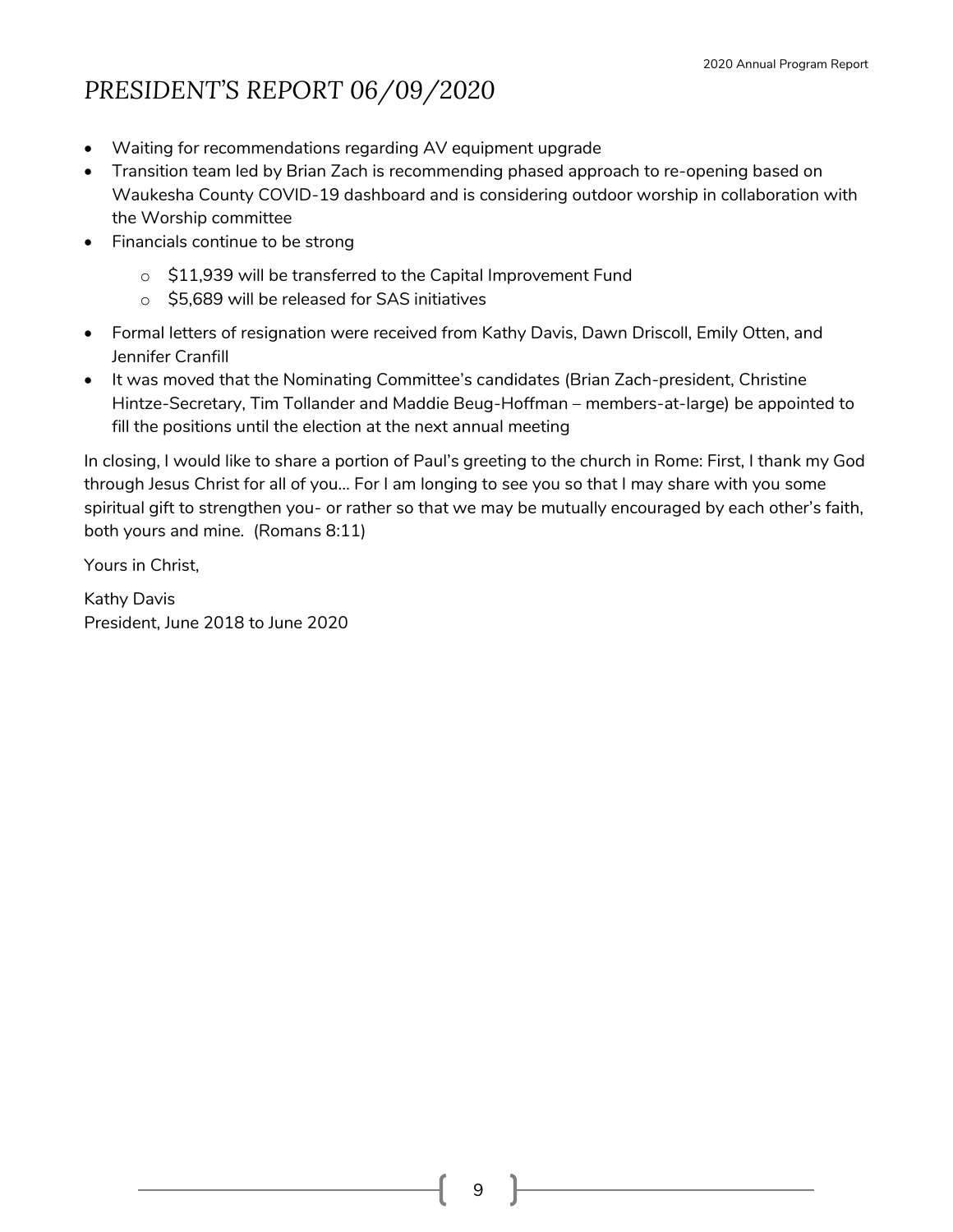### *PASTOR REPORT*

#### **Senior Pastor Annual Report**

*Pastor Brian Halverson*

This past year has been an eventful one, to say the least!

We are facing one of the most significant challenges we have had to face in response to the COVID-19 pandemic. Beginning in February, as the disease began to spread in the United States, we began to respond in measured steps to prevent the spread of the disease in our congregation. By March worship in-person worship services were canceled, replaced by weekly services that were recorded by the pastoral and music staff. All education classes and committee meetings were conducted via Zoom, and the church building was closed to everyone except staff.

Holy Week services were recorded and played through our website on YouTube. Services continued to be on-line at the beginning of June. The Congregational meeting had to be postponed until September.

Before the pandemic occurred, however, a number of events from the past programmatic year need to be highlighted.

The Stewardship for All Seasons program kicked-off in October, raising four core areas in which the church would concentrate additional funding through its increased budget. The stewardship group, on advice from our stewardship consultant, set a goal of a 15% percent increase of pledged amount from the previous year. The additional funds were designated to be invested in the core areas: partnerships, hospitality, youth and family, and community outreach. The congregation responded in an overwhelmingly positive way be meeting the goals set by the stewardship team and council!

From the Stewardship efforts, we were able to offer a weekend long Mental Health Initiative in February that provided education, resources, and conversation around the issues of mental health/illness and how we as a faith community can respond in helpful ways to persons who are suffering.

Our staff has done an outstanding job throughout the year, and particularly during this time of challenge. I encourage all of you to read their reports and appreciate the many creative ways they have been able to minister to us and keep us connected during this year! I want to give a special thank you to Diane Wilke-Zemanovic, our church administrator, who has done a brilliant job in keeping the church running smoothly and who has been instrumental in guiding projects to successful completions!

I look forward to the upcoming year! Who knows what God has in store for us!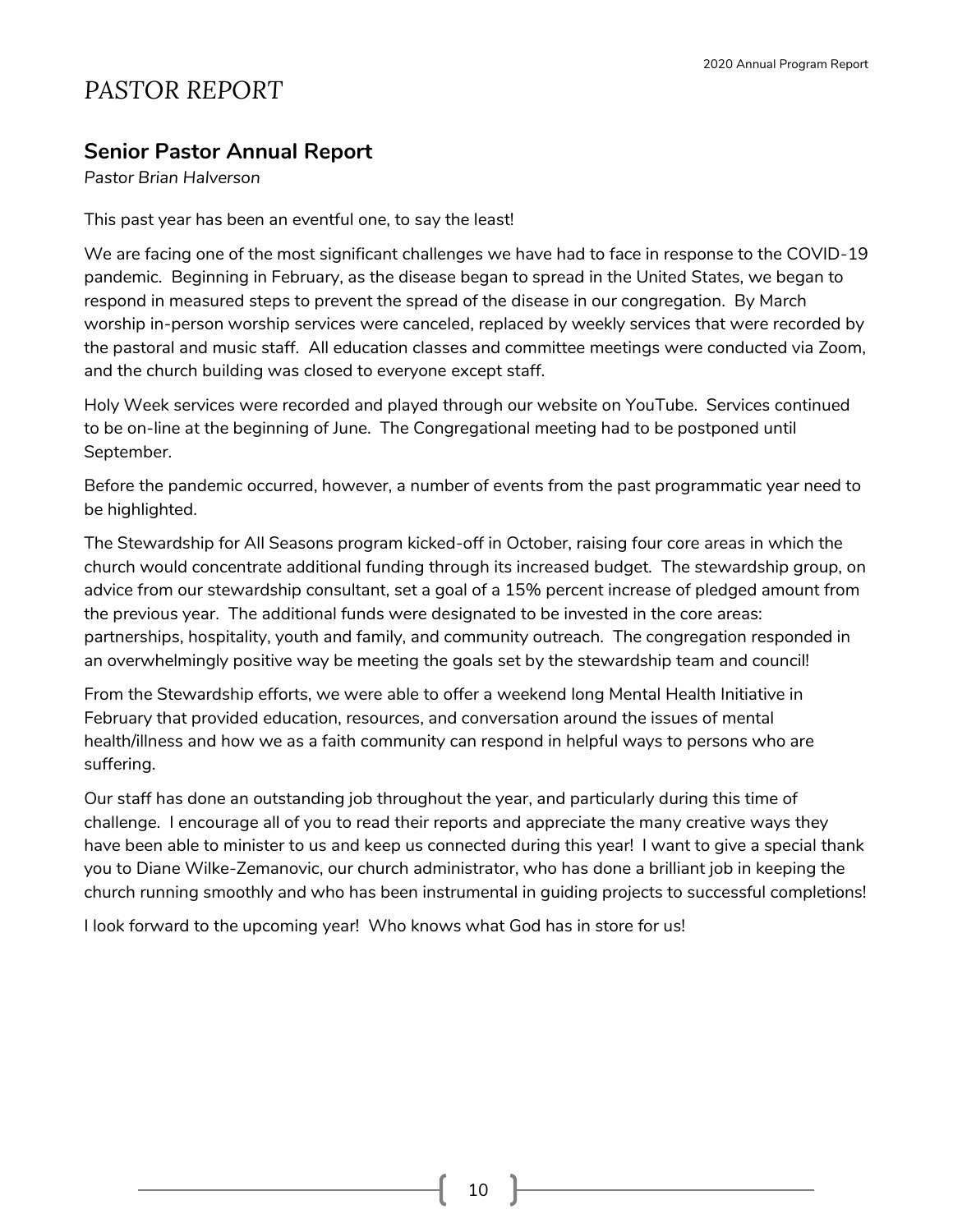#### **Membership Report for 2019**

*submitted by Diane Wilke-Zemanovic, Office Manager*

#### **MEMBERS RECEIVED**

*By affirmation of faith*

Tierney Anna-Lynn Athorp, Samantha Marie Ayer, Joseph Diego Balzer, Madeline Amy Beug-Hoffman, Nicolas William Luebstorf, Jennalyn Alexa Mallmann, Zayda Ann Stephens

Floyd and Julianna Webb\*\*\*, Emily and Joshua Brooks, Susan Hamman\*\*\*, Paul and Stephanie Moran, Karli and Timothy Jacques, Jacqueline and Jeremy Hale, Constance Braun\*\*\*, Jenny and Timothy Rouse, Ann Kathleen Bohman\*\*\*, Ken and Phyllis Reichert, Reinholt and Carol Wasemiller\*\*\*, Gregg and Joy Miller\*\*\*, James and Debra Morgan,\*\*\*, Daniel and Christine Hintze\*\*\*, Dylan Yourell, Duane and Virginia Walsh\*\*\*, Laura and Patrick Gundlach, Keith and Sandy Paukner\*\*\*, Ron and Holly Zahn, Fred Fuller and Debbie Hipke-Fuller\*\*\*, Paul and Cathy Whitaker\*\*\*, Donald and Cheryl Hintze\*\*\*

#### **\*Affirmation: \*\*Baptism; \*\*\*Transfer; \*\*\*\*Other**

#### **MEMBERS REMOVED**

David and Judy Larson; Beth and Philip Sharpless; Mary Anne Person;

#### **PASTORAL ACTS**

#### *Baptisms*

Charlotte Joelle Werner, Thomas Jeffrey Werner, Levi Alexander Wiesner, Isaac Peter Roth, Adalyn Lee Elfers, Abigail Emma Senior, Haley Marie Adams, Gavin Scott Stefanski, Maximus Benjamin Charles Kapellusch, Harrison Ragnar Hale, Cora Mae McDonell, James Thomas Larson, Kekoa Naveen Broussard

#### *Funerals*

Charles Dybro, Ramon Klitzke, Patsy Schwalbe, Brian Scanlon, William Schreiber, Jacqueline Gerhardt. Alice Ladewig. Earl Kerschke,

#### *Weddings*

Julia Henning/Conor Moon Belle Dodd/Michael Rosenthal Amy Hutchinson/Mark Surma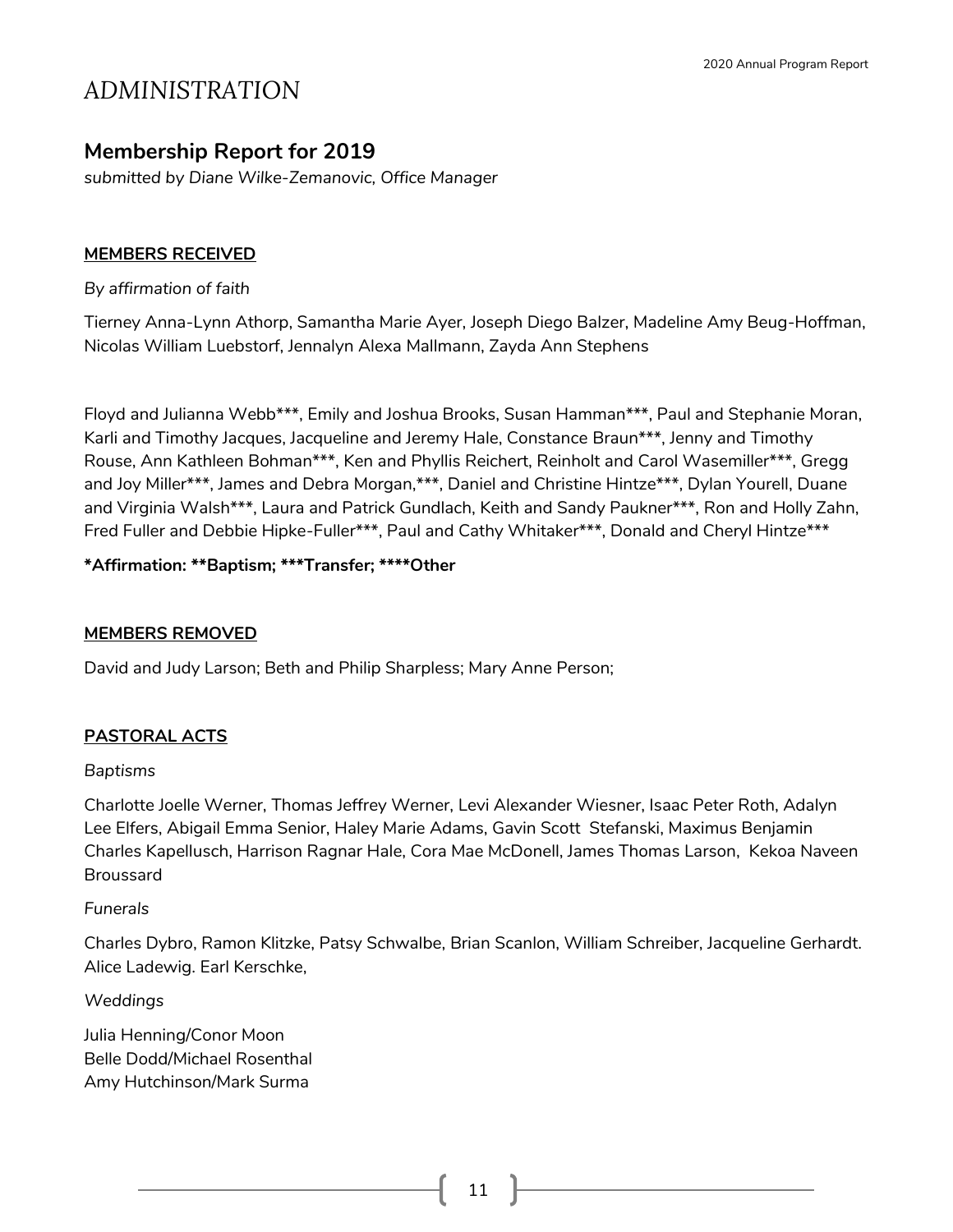#### **Endowment Fund**

*submitted by Phil Lange, chair*

Committee: Carole Lewis (Term Expires May 2021) Jennifer Cranfill (Term Expires May 2022) Angie Rose-Mueller, Recording Secretary (Term Expires May 2022) Mark Sabin, Financial Secretary (Term Expires May 2023) Phil Lange, Chairperson (Term Expires May 2023)

This year the Endowment Committee's 2020 annual open-window promotion for accepting Grant application requests ended on March 15, 2020. The application requests received for the out-reach Endowment monies totaled \$11,050. It was the Committee's intention to review and award the various grants by the end of March. However, due to the onset of the COVID-19 Pandemic and the resulting tremendous negative impact on the world's investment markets, the Committee decided (with the Church Council's concurrence) that it was best to delay making any grant awards or to alter any investment strategies until the investment market showed signs of consistent recovery and regained stability.

Looking forward, the Committee is hopeful that we can resume acting on not only the previous grant requests received in March but also any new requests received during a second open-window promotion targeted for early September. There is no need to resubmit any requests that were made earlier in March. All grant requests will be given equal consideration for their merit and content. All approved Grants help to support either special outreach programs or specific qualifying programs within St. John's.

The Endowment Fund balance as of 6/15/2020 was \$149,088.

During the remainder of this fiscal year and into the next, the Committee will continue to promote additional programs which should help to build the Endowment Fund through efforts utilizing Estate Planning and/or Legacy Gifting by members and friends of St. John's Lutheran Church. Remember…contributing to the St. John's Endowment Fund will continue to provide a "*Gift that will Keep On Giving".*

If you have any questions concerning this report or the Committee itself, please contact any one of the Committee's members.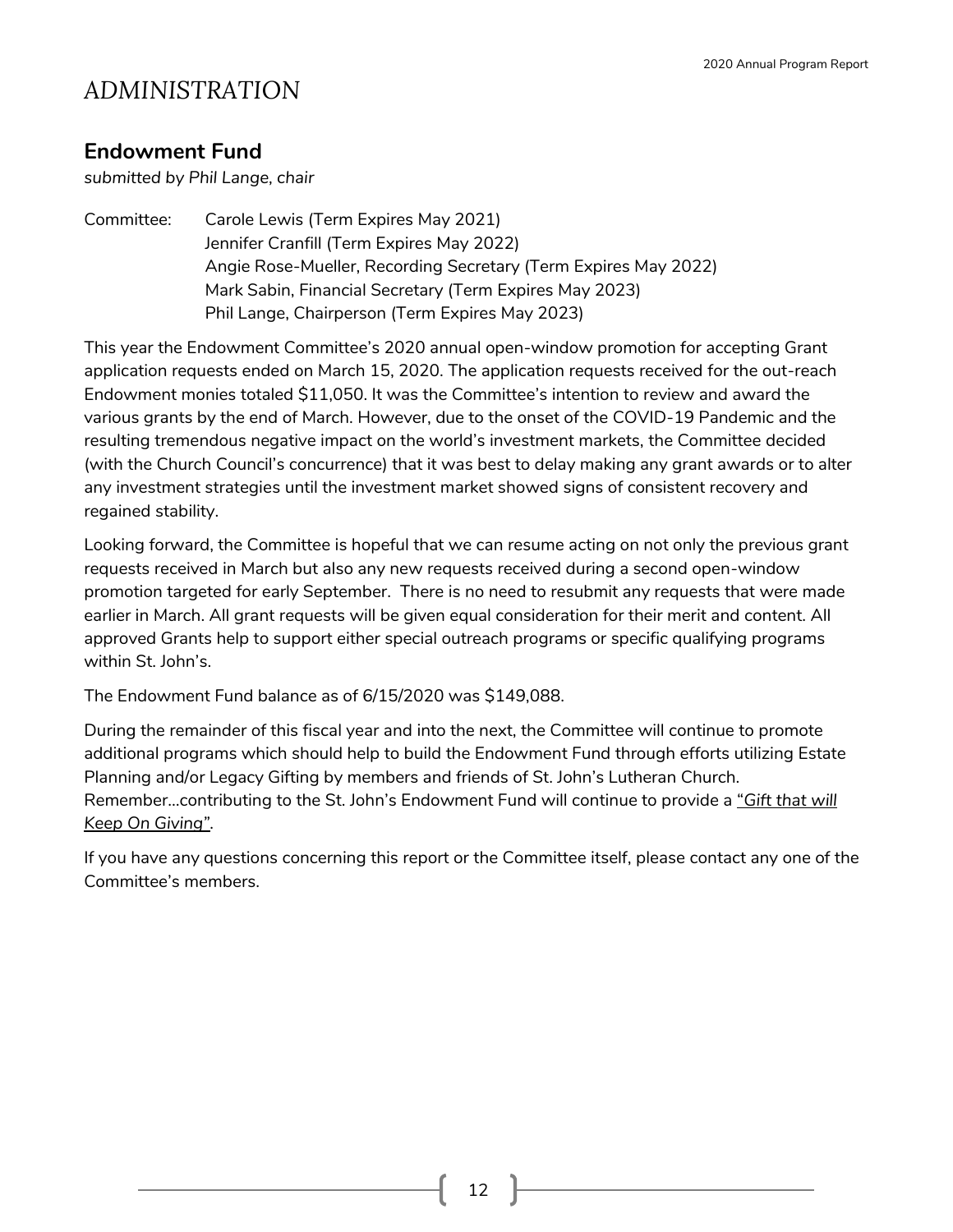#### **Finance Team**

*submitted by Dawn Williams*

Accomplishments in the last couple of quarters:

- From January through June, we added over \$22,000 to the Capital Improvement Fund
- Over \$23,000 was designated towards the SAS Initiatives
- Streamlined financial procedures for operating during a pandemic
- Maintained a positive cash position during the pandemic with an increase of 3% over last year's first two quarters

Goals for the next two quarters:

- Continue to fund the Capital Improvement Account
- Implement the new accounting system (PowerChurch)
- Continue to fund the SAS initiatives
- Explore e-giving options

#### **Garden Team**

*submitted by Jerry Hanson, chair*

It was surprising to realize that the Garden Team has been functioning for five years already. Every year is a bit different in terms of the weather pattern, the vegetables we plant, the harvest we get from the garden and even the members of the team. We have been blessed for all five years with dedicated folks making this outreach project to the Food Pantry of Waukesha County a success. The 2019 harvest was approximately 400#, of which approximately 25# was donated by Klaudia Hollander from her home garden.

Team members included the following: The Beyerlein family, Brian and Jennifer Cranfill, Bill Davis, Dick Gennerman, Klaudia Hollander, Carolyn Krause, Phil Lange, Diane Nelson, Becky and Anna Whelpley, Brian Zach and Jerry Hanson. We look forward to the 2020 growing season and hope for a greater harvest.

#### **Gifts and Memorials**

*submitted by Barb Reed, chair*

The Gifts and Memorials committee consists of five members: Dick Granholm, Jan Gregoire, Barb Reed (chair), LoRayne Schmidt and Jim Truax. Committee members can serve two consecutive three-year terms. A brochure is available which explains procedures used within the committee and offers information on memorials to families who have lost a loved one. Anyone wishing to leave a gift or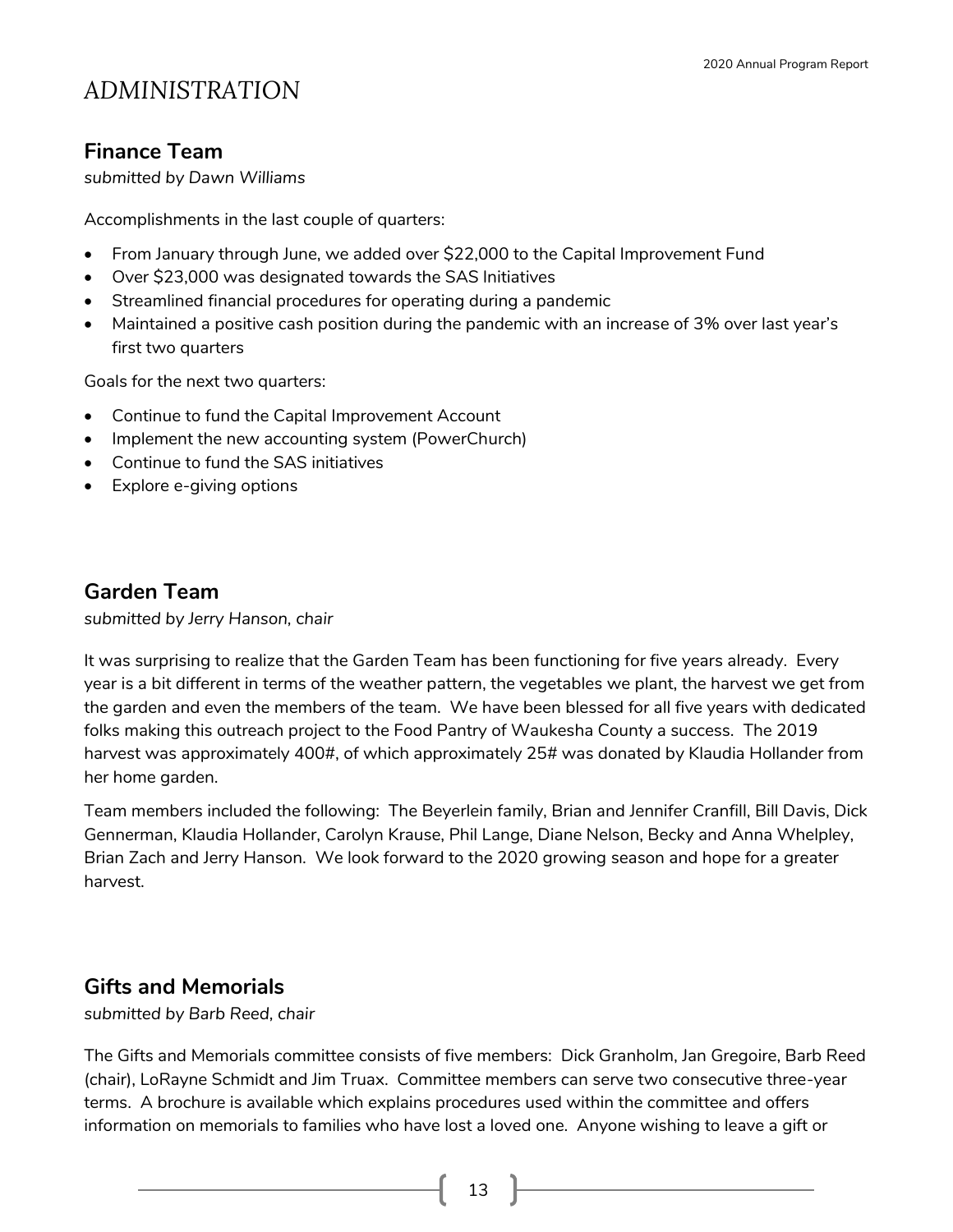memorial in memory or honor of someone can complete the "Designation of Gift" form. Persons or committees requesting to use undesignated memorial funds for an unbudgeted need within the church can complete a "Request for Use of Funds" form. Both forms are available at the Information Desk or from the church office. A memorial book located in the chapel is used to record the names of those who have given memorials in memory of a loved one.

#### **Hospitality Team**

*submitted by Cindy Schaefer*

The Hospitality Team got the 2019-2020 education program off to a healthy start by serving brunch on Rally Day. A display on 'spreading kindness like confetti' was created to represent the Hospitality Team at the Ministry Fair. New member brunches were held on 9/7/19 and 1/11/20 with the latter one cancelled that morning due to a snowstorm. Team members prepared and served food for the Winter Market on 2/2/20. Unfortunately, with the arrival of Corona virus concerns in Spring, our support for pre-school conferences, new member brunch, and the year-end education extravaganza were suspended. However, members were involved in writing graduation cards for our high school graduates.

The Hospitality Team has begun using SignupGenius as a tool to communicate and manage team involvement, although email, phone and narthex posting methods are still employed. While explored, the initiation of a monthly senior program with food was tabled for now. The Hospitality Team has some interest in being involved when it gets piloted and launched.

The Hospitality Team always welcomes new members and new ideas on how we can support special times and events in our congregation. Reach out to any of the team coordinators: Mary Hughes, Kim Rateike, Janet Nolan or Cindy Schaefer.

#### **Human Resources**

*submitted by Lisa Belli-Fuchs*

The staff members at St. John's Lutheran Church are vital to our ministry. The Human Resources Committee (the "Committee" or the "HR Committee") is a strategic partner with St. John's Lutheran Church leadership and the Congregation and is committed to assisting in the development of a high performing staff, capable of supporting the mission of the church. The Committee's core responsibilities include maintenance of job descriptions, participation in recruitment and staffing, performance management, employee relations, investigations and disciplinary actions through termination, employee development, compensation and benefits design, budgeting and administration, Human Resource information management, regulatory compliance related to employment, Human Resources policy development and monitoring of compliance with them.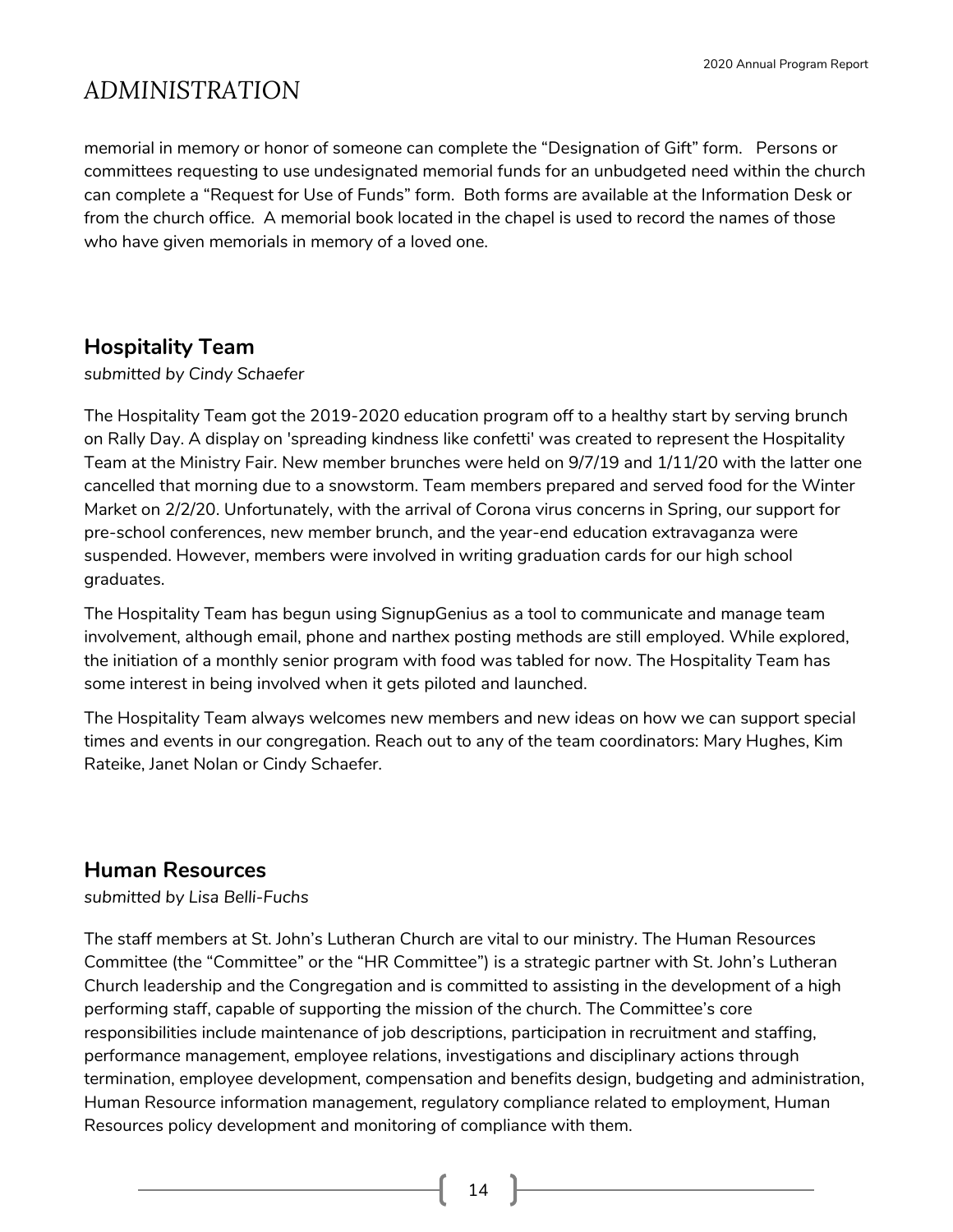During this program year, as a result of regulatory changes, the HR Committee has been reviewing, assessing and updating several Human Resource policies. To comply with these new laws and regulations, new or revised policies were put in place for Child Protection, overtime approval and time reporting for salaried non-exempt staff.

Additionally, the HR Committee, in partnership with Council, is continuing to work on the impacts of COVID-19 as it pertains to staff and Human Resource policies.

The Committee drafted, and Council adopted, an Employee Recognition Program to provide an opportunity to recognize and thank staff for their contributions, dedication and commitment to St. John's values and mission.

Also during this year, the Committee assisted in job description evaluations and the selection and recruitment process for the following positions: Ministry Coordinator, Building Supervisor, Custodian and Preschool Teacher Assistant.

The HR Committee continued to monitor St. John's performance management process, which enables managers to have more robust discussions with staff about what each is doing well and how that person can be even more effective. The Committee trained interim and new employees on the process and ensured Annual Reviews and new employees' 90-Day Reviews were conducted. The performance management process at St. John's continues to be effective and enables us to serve our strategic priorities.

We look forward to continuing to work closely with Council to ensure that St. John's continues to have a high-performing staff, which serves the mission of our church at a high level.

Respectfully submitted,

St. John's Human Resources Committee

Mark Sabin, Chair Nathy Davis Tom Potratz, Secretary **Louring Community** Lori Schettler Lisa Belli-Fuchs John Seamonson

#### **Memorial Garden with Columbarium**

*submitted by Mark Aamot*

Dedicated in October 2017, the St. John's Memorial Garden and Columbarium continues to serve our congregation in both their end-of-life planning/preparations and in dealing with unexpected death and burial. During the past twelve months the Committee has assisted members with four inurnments. To date, 32 of the 72 niches have been sold representing 54 souls. New pavers have been purchased and placed in the Garden in honor of loved ones. Committee members have planted and tended the beautiful garden as a place for meditation and prayer. The Committee has also shared its experience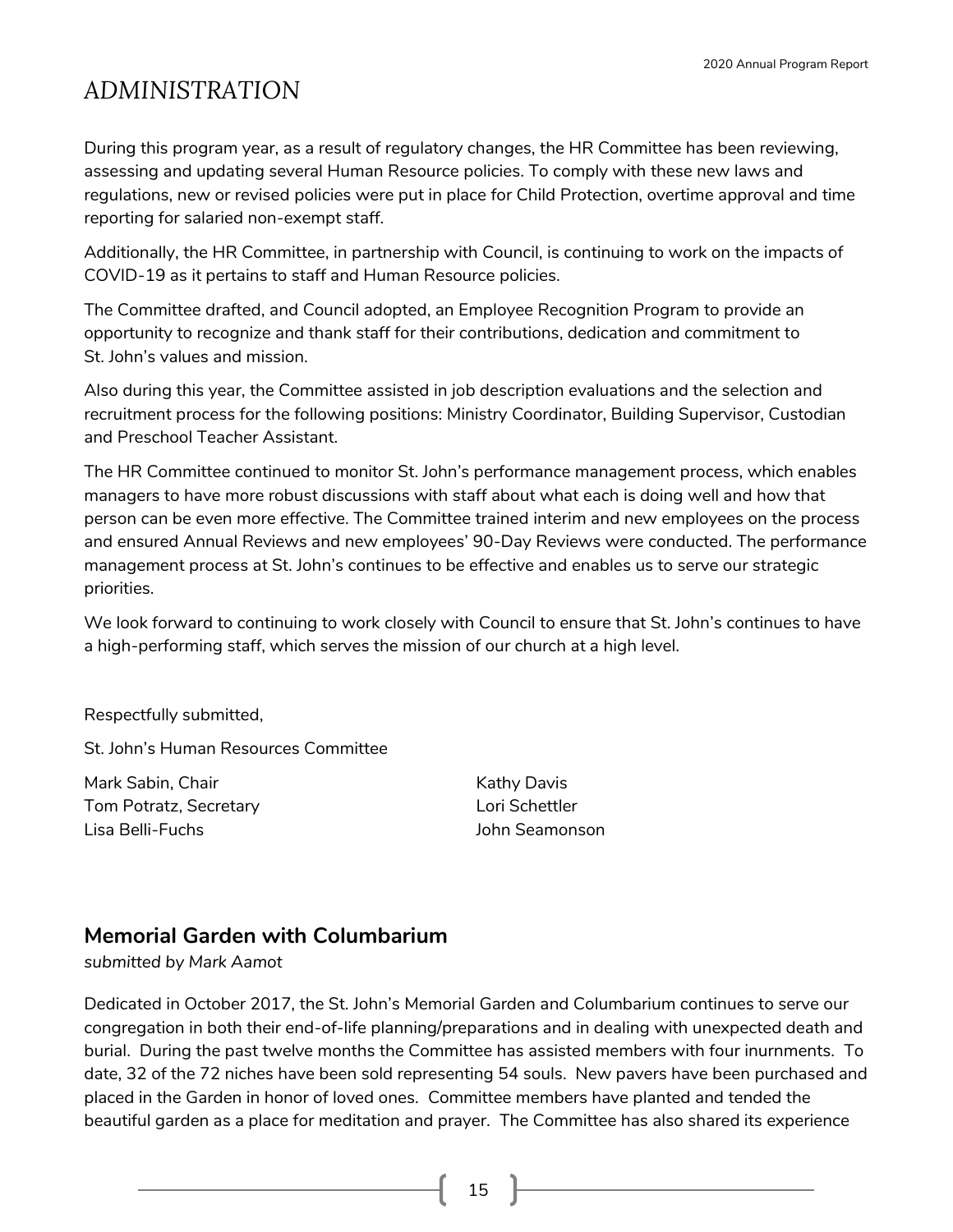with area congregations as they make plans for building a columbarium. Information on the Garden, including Guidelines and Application Forms, is available on St. John's website and on brochures. The committee and church staff are available at any time to assist members in the sacred work of caring for their deceased loved ones. Committee members are: Mark and Karen Aamot, John and Mary Almasi, Darlene Bahr, Dick Granholm, Jeff and Kyle Weyer, Ralph and Marlene Zick.

#### **Property Team**

*submitted by Dan Thompson, Building Supervisor*

The St. John's Property Team continues to contribute their time and effort to maintain God's house keeping it, fully functional, safe, secure, sanitized and organized. We are blessed to have a working Property Team that meets the congregation's and building needs to help sustain our building, grounds and mechanical systems. We thank each and every one who is part of the Property Team; they dedicate their knowledge and hard work within a place that is considered a 'second home'.

Dating back to October 2019, St. John's welcomed Dan Thompson as Building Supervisor of St. Johns. Dan has been inspired and highly impressed with the great welcome from the congregation, the hardworking staff and proactive Property Team here at St. John's. Dan manages the Property Team and adds his expertise and skills to ensure building operations run smooth for now and the future. We thank Dan and the entire Property Team for all that they do – Bill Davis, Ken Bahr, Roger Lewis, Roy Osmon, Ralph Nelson, Jeff Weyer, Jerry Hanson, Dick Granholm, Dick Gennerman, Dave Beyer, Karen Wolfmeyer, Chris Klink, Phil Lange, Gregg Everts, Mark Latus, Brian Zach, Brian Cranfill, Keith Paukner, Diane Wilke-Zemanovic, Debra Holifield and Cindi Wright-Kau.

This past year the team oversaw the new sprinkler system projects for the staff area and Sanctuary and numerous small assignments:

- wiring/connections for the new digital sound board for the sanctuary
- speaker hookups
- camera installations
- machinery repairs
- building and grounds upkeep
- technology upgrades
- **•** landscaping
- plumbing work
- lighting improvements
- preventive maintenance on building system applications

The majority of work is done by our Property Team volunteers, work effort that saves the congregation an average of \$2,600 a month, roughly \$31,200 a year. We are extremely grateful for this continuous service and mission that is supported by the Property Team. In these uncertain times we thank the Property Team for abiding and following the building precautions to help sustain the church's building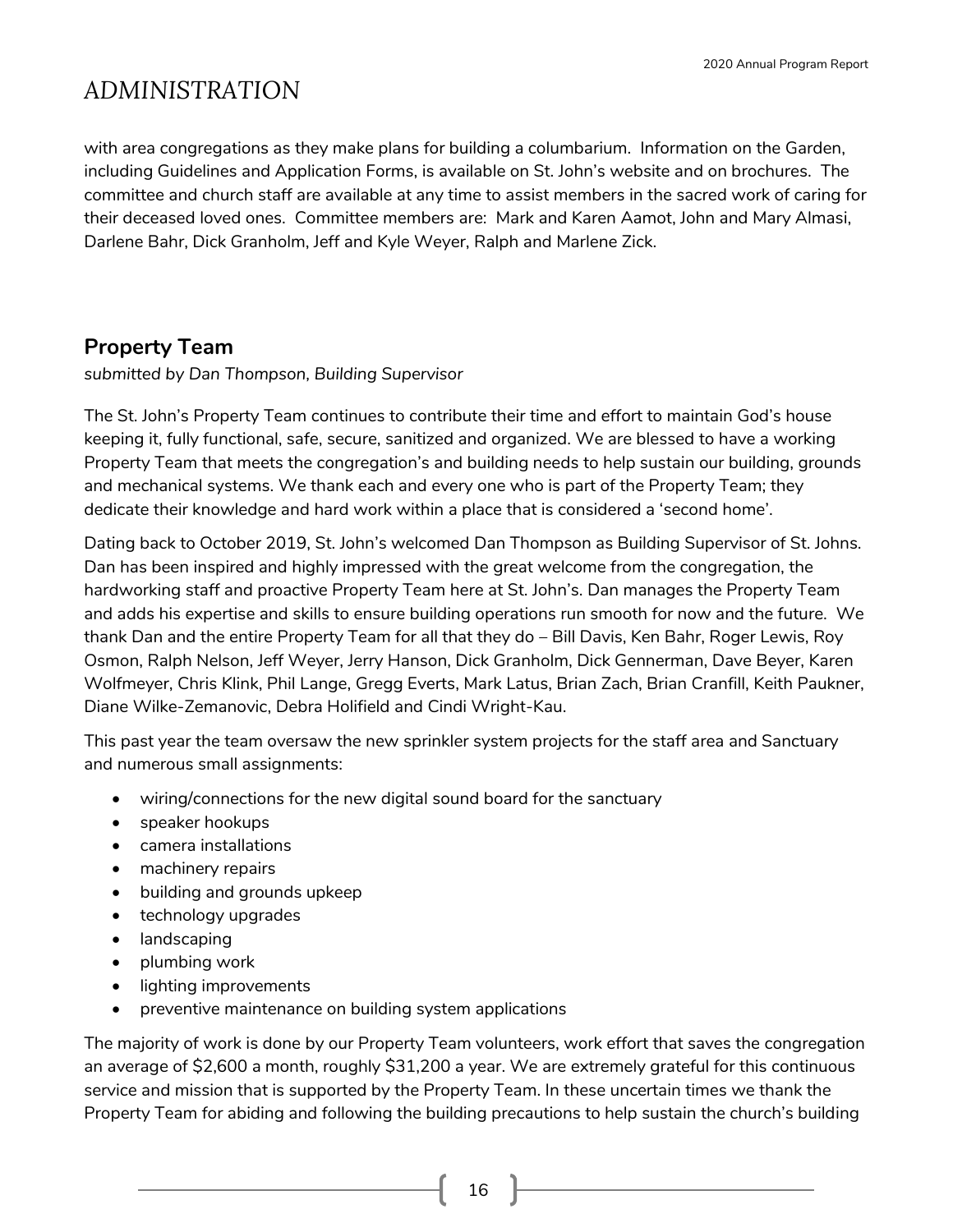needs.

For the future to come, the Property Team will continue to help support the church in any way. Our current long term goal is to identify how to utilize spaces/rooms more efficiently, identify capital improvements that will benefit the church for the future and to help support a healthy sustainable environment for everyone that is part of the great St. Johns community.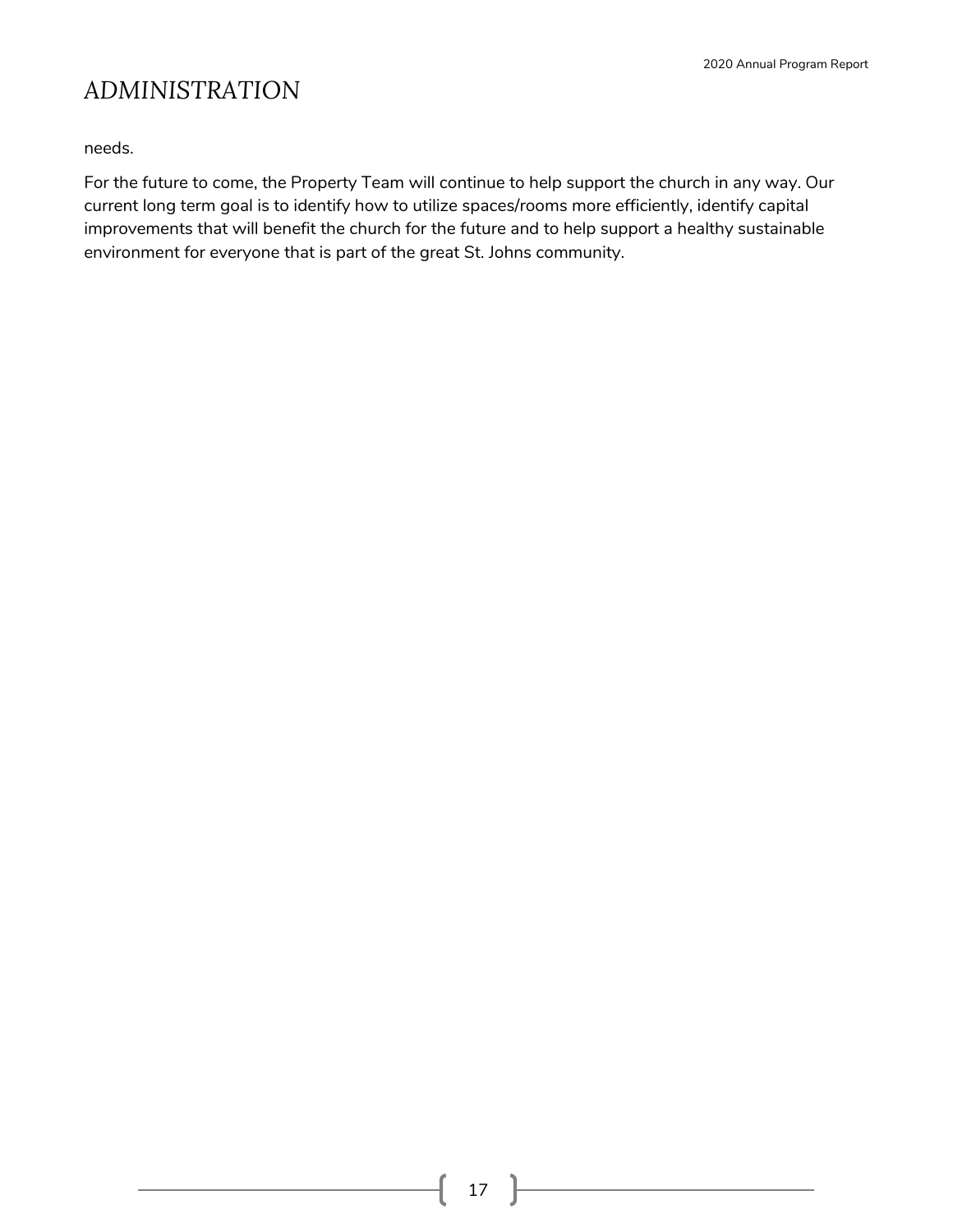#### **CARE MINISTRIES**

#### **Faithful Friends ~ Make a Meal**

*submitted by Judy Klawitter* 

Faithful Friends is a meal ministry that was organized about 13 years ago. Carole Lewis and Judy Klawitter coordinate this caring, serving ministry. They arrange for the preparation and delivery of meals to members in need. The meals are provided by kind, caring members who are willing to help others in this special way. In addition to the delicious food, they provide friendly smiles and wellwishes to brighten the days of those whose lives they touch. It is a heartwarming experience for all who have participated. This past year, Faithful Friends have provided 26 meals to members of our St. John's family. We are grateful for the hands and hearts of those who have shared God's love and care in this special ministry. Their kindness has meant so much to so many!

#### **Funeral Meal Ministry**

*submitted by LoAnn Petermann*

The funeral meal ministry remains committed to offering a fellowship meal following a funeral or memorial service. This past program year two fellowship meals were provided; one for 180 people and another for 80-90.

LoAnn Petermann, Chairperson; Judy Klawitter, Carole Lewis, Laura Rickinger,Mary Sabin and Darlene Bahr.

#### **Quilting Group**

*submitted by Klaudia Hollander*

St. John's Quilting ministry is a fellowship of women who put together quilts for shipment to Lutheran World Relief each October. The day group meets the first and third Wednesdays of the month, and the evening group meets the first Tuesday of the month. New members are always welcome. Sewing skills are not necessary, as help is always needed for cutting, measuring, ironing or pinning. We also have an active group of home sewers who make quilt tops at home using the popular "Quilt To Go" prepared packets that are available. Coleen Marshall is our dedicated finisher as she ties each quilt after it is assembled. Last year 138 quilts were shipped to LWR.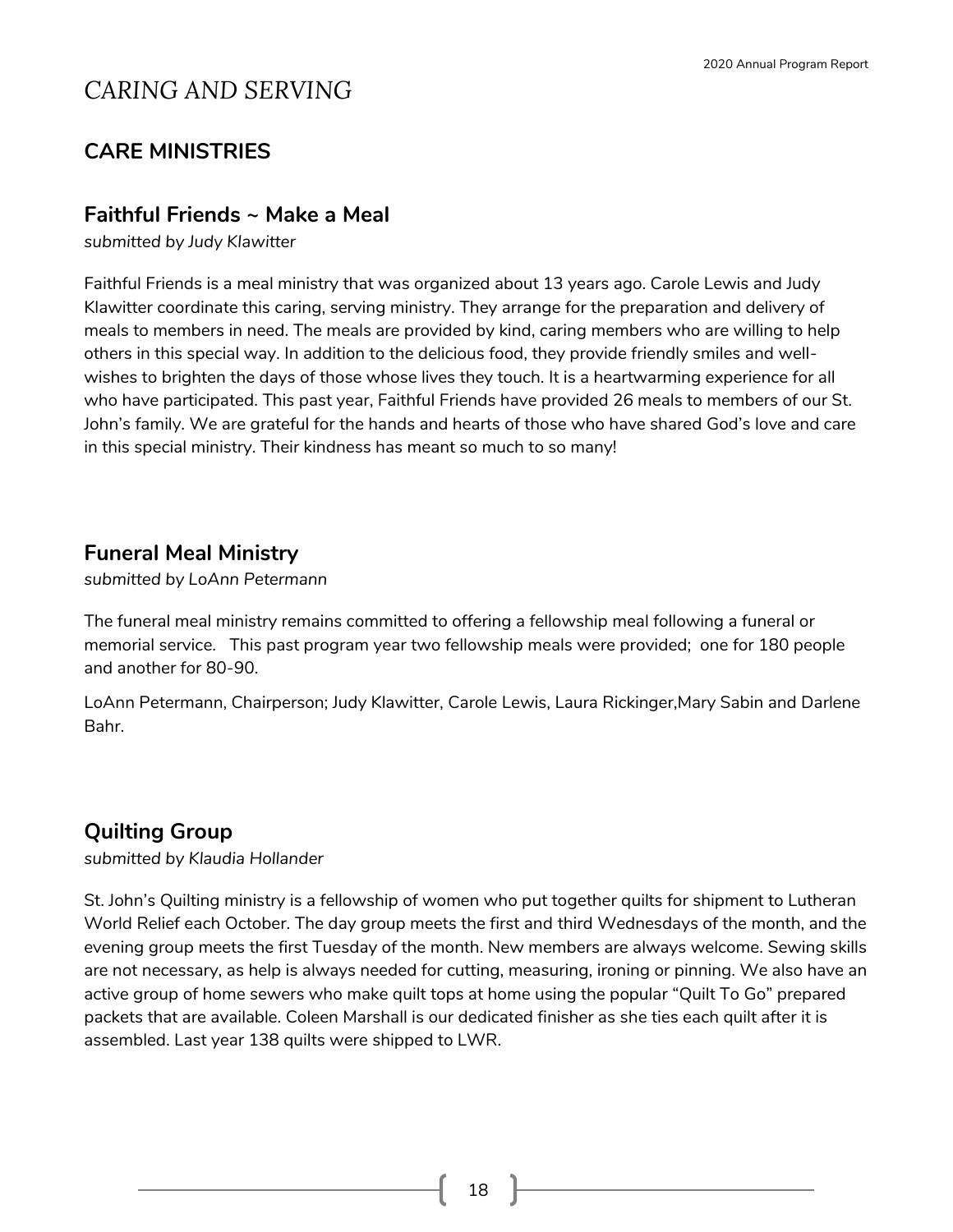### **PARTNERSHIPS**

*submitted by Cindy Halverson, Joint Partnership Team Chair*

SJLC is blessed with three ministry partnership relationships with sister parishes. In 2019, our congregation and members provided over \$80,000 to support these partners to both help sustain their program and worship ministry as well as the critical outreach and education work done by in the communities they serve. Below are detailed reports on each.

#### **Akeri/Nguruma Parishes and School, Tanzania**

*Deborah and Andy Petersen, Ministry Leaders*

The partnership between the Greater Milwaukee Synod and the Meru Diocese in Tanzania remains solid. In October 2019, a delegation of lay people, pastors and the Bishop, visited Milwaukee. The group saw many sights, experienced our culture, food, hospitality and left understanding this partnership is based on the love of Christ, mutual respect and walking side by side in support of each other.

As a part of this delegation, St. John's was able to bring and host Veronica Mushi, a lay person who acts as the school board administrator. She stayed with multiple families, had dinner at several different homes and spoke during worship services at St. John's.

#### **School**

The school is thriving and adding students each month. As of October, there were 170 students enrolled. The students come from the Akeri/Nguruma parishes and surrounding communities. The school has obtained a school bus, to help get students up and down the mountain. This dramatically increases their enrollment rate. Once again, this past year, all students in the top level passed the national exam that qualifies them for entry into Secondary School!

St. John's is pleased to assist in plans to expand the school campus which include adding the final set of classrooms, a dining hall and kitchen.

#### **Delegation**

Our planned trip for April 2020 was cancelled due COVID-19 travel restrictions and health concerns. This was a great disappointed for all 9 members of the delegation, many who were going to experience Akeri/Tanzania for the first time. We have tentatively set a possible trip for April 2021, but of course, that will depend on the progression of the coronavirus.

#### **COVID-19 in Tanzania**

Tanzania was not exempt from the virus. COVID-19 has affected the community, though no one in the Akeri/Nguruma area, that we know of. The government is withholding a lot of the data so it is impossible to tell how deep they were affected. Schools did close for awhile but have now reopened.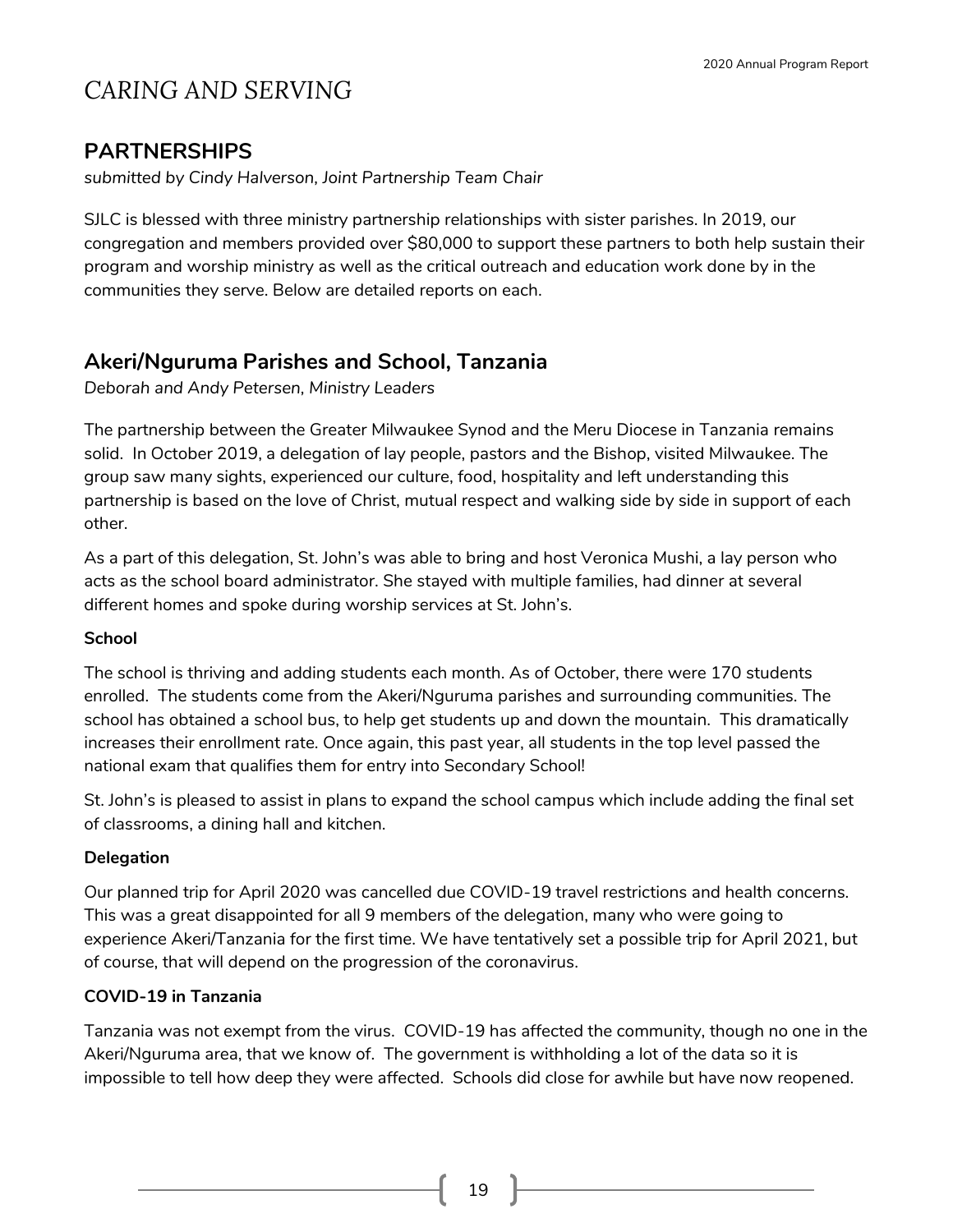#### **Martha Kayaa passed away**

We were shocked and saddened by the news that our dear sister/mama passed away suddenly. She had lived with Diabetes but had taken ill and was not able to overcome the complications. She was a pillar in the community and a founding member of our partnership. She will be missed but we celebrate her eternal life in heaven!

#### **All Peoples Lutheran Church, Milwaukee**

#### *Mary Mueller, Ministry Leader*

All Peoples has been blessed to have Pastor Lindsey Beukelman guide the church with love and enthusiasm this past year!

- Worship has evolved into an online experience. Attendance holds steady with active participation during live worship of 25 families with hundreds of views later including young adults who have moved away!
- To keep the Member Families involved:
	- 1. Every member family received a box filled with Holy Week worship activities.
	- 2. Moms received a violet for Mother's Day. Cards were mailed for Father's Day.
	- 3. We have an online story hour for families.
	- 4. Peeps Academy program did porch drops of educational materials and online classes.
	- 5. Online book club for kids and one for adults.
- Food Justice continues to be a huge commitment to the church families and community:
	- 1. Isaiah 55 Community Meal, and Food Pantry: 60 people typically attended lunch and 25 families per week were served by the Food Pantry. Additional families were served via the "free table" of items from Feeding America. Food donations also come from partner churches!
	- 2. With COVID-19, the meal was suspended and the pantry was switched to outdoor pick-up. Twenty-five families per week are served with dry goods and meat/frozen items. An additional 15 families are served with dry goods.
	- 3. A Produce Stand (March through beginning of June) served 40-60 families per week with bags of fresh produce provided by Pete's Fruit Market.
	- 4. June through October we run our own free garden stand. In 2019 we gave away approximately 1000 lbs of produce!
	- 5. In 2020 we expect that amount to be greatly increased with the introduction of Partner Plots to the program.
	- 6. St. Vincent de Paul serves dinner nightly from 5:30 to 6:30 with an average of 100 persons per night. During the spring because of COVID-19, the indoor meal was shut down by their board. Currently they are serving 'to-go' meals.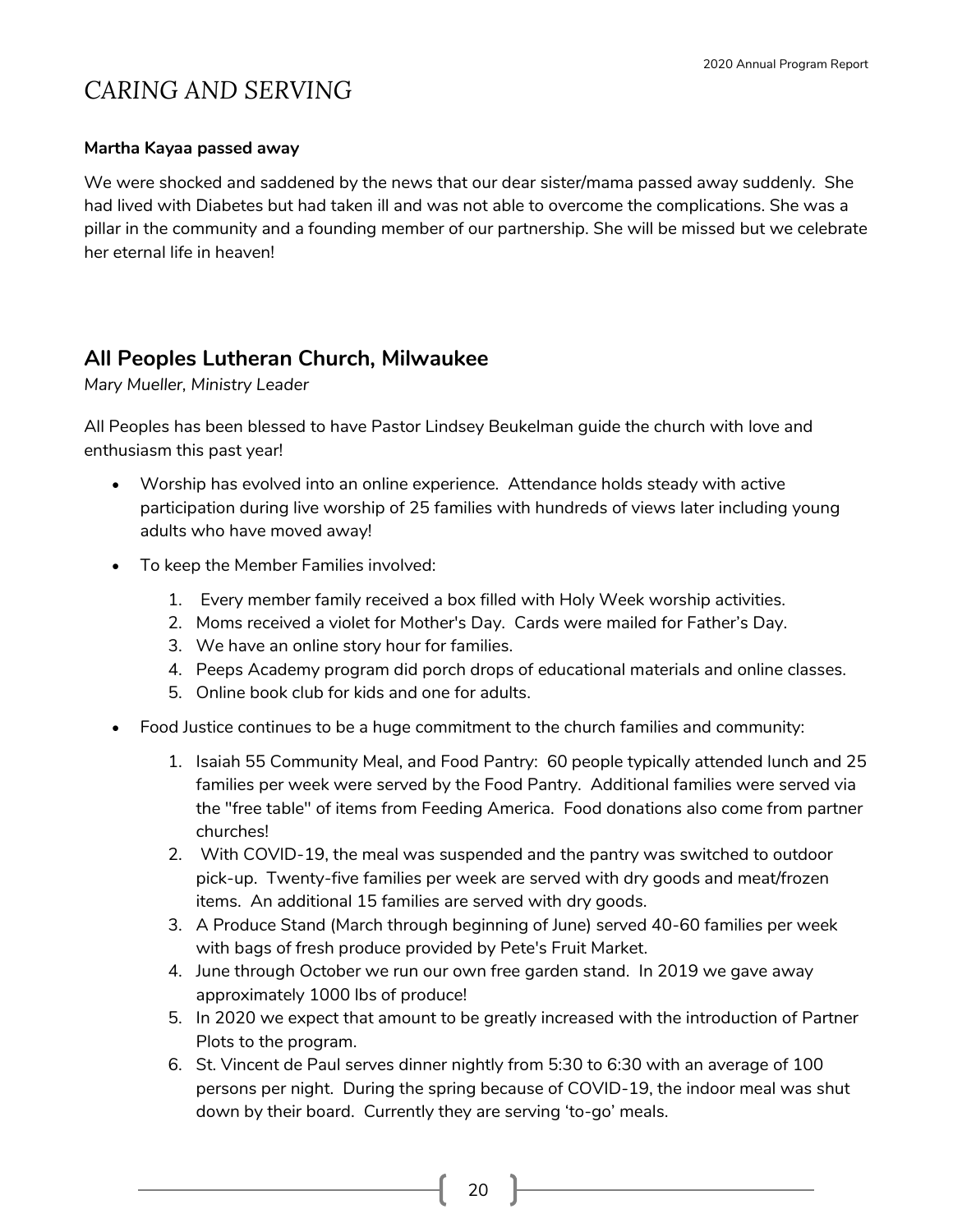7. During April and May, All Peoples fed 100 people per night via the Food Truck Ministry while St Vincent was closed. All Peoples partnered with a local, black-owned food truck using grant money which they received.

Kids Working to Succeed (KWTS)

 For 2020 the program has been reconfigured to comply with COVID-19 protocols. The kids participate four days per week with a rotating schedule which includes worship, Bible Study, Garden Education (all virtual), pick-up day (lunches & supplies for the week) and garden work day (1 small group at a time, masked and distanced). It's going well!!!!

APC and St John's direct partnerships will need to change but are still very important …

- School supplies, Winter Coats for Kids, Christmas Food Baskets will continue this year!
- The Annual Dorm Shower for two new freshmen going off to college this fall.
- Beloved Sisters Retreat, will be different this year! Stay tuned...

#### **Heroes of the Faith, El Salvador**

Mary Beth Gubbins – Ministry Leader

The church of Los Héroes de la Fe in Los Héroes, El Salvador, led by Pastor Santiago, has been in partnership with St. John's Lutheran church for over 20 years. The partnership, which started in 1998, continues to grow stronger as we are blessed to share our joys and struggles. Our moto continues to be, "We are Better Together".

The Education for Life scholarship program (the program) continues to be a significant and important aspect of our partnership. It was apparent that one of the best ways in which we could support our brothers and sisters in El Salvador was to help them rise out of poverty through education. Our support of these students gives them the hope and the opportunity so that they can make a better life for themselves. This impacts not only their futures, but also that of their families.

The program currently blesses 68 students ranging from elementary school to university! Members of St. John's are given the opportunity to sponsor a specific child directly and form a lasting relationship. As an alternative, they can also give a general donation to the program. Funds are distributed to the students monthly by Pastor Francisco who is the paid administer of the program. The program also supports the salary of the preschool teacher who oversees a classroom with 12-15 children and tutors older students who require extra help.

In El Salvador, the school year begins in January and ends in early November. School kits were distributed to all the scholarship students. The kits were tailored to each grade level based on what was needed. Donated funds were used to purchase the supplies. Kits were assembled and the supplies delivered by the youth of St John's during their weeklong mission trip in January of 2020.

It has been a goal of the partnership to travel to each other's country every other year. This January, Carrie Allbaugh led a delegation of seven youth from St John's to El Salvador. Julia Mauck, who has been to El Salvador several times was their youth leader. The trip offered many opportunities to see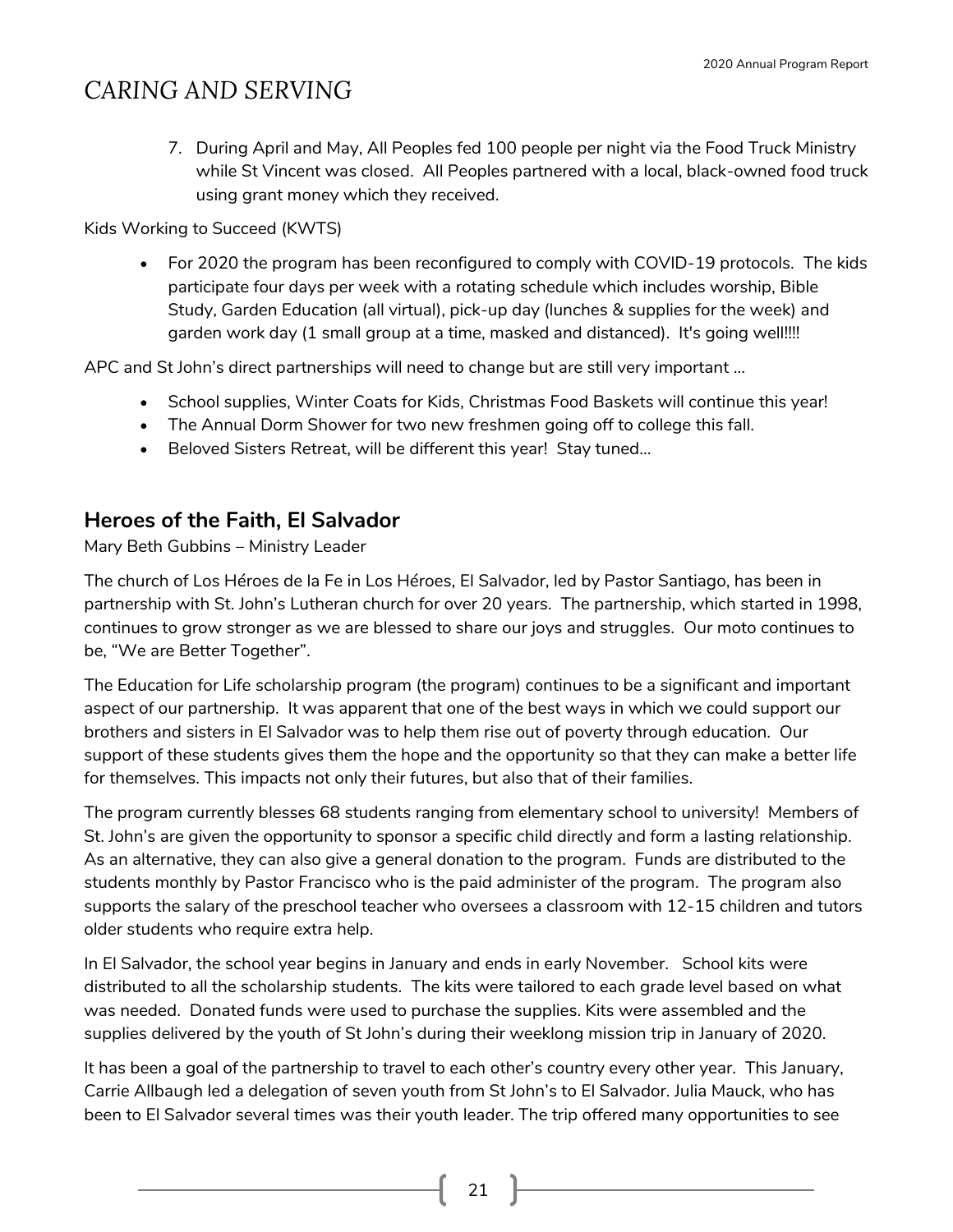different parts of El Salvador, learn the history of the country, and bond with Pastor Santiago, other leaders of the church and the youth of Los Héroes.

El Salvador, along with the rest of the world, was of course affected by the COVID-19 pandemic. The country was in complete lock down until just recently. Schooling was still happening from home. Lessons were distributed through their cell phones. Scholarship funds were delivered monthly to families. This became their only source of income for food and internet service. To complicate their situation even more, they were severely impacted by the flooding caused by storm Amanda.

#### **SERVICE/OUTREACH**

*submitted by Brian Cranfill, Outreach Chair*

Our Caring & Serving Ministries at St. John's provides us many opportunities to "outreach" in the name of Jesus Christ to those less fortunate. Folks of all ages help out in numerous ways, through the many ministries we advocate for.

#### **Monthly Outreach Focus**

Each month we focus our in-kind giving on one of our local or global partners. On the first weekend of the month our ministry leaders provide a short Ministry Moment to tell us about the collection and highlight important information about our partner organizations. In the second half of 2019 we collected: Backpacks and school supplies for All Peoples, quilting supplies for the St. John's quilt team, medical supplies for Mission of Healing to El Salvador, and coats for All Peoples In early 2020 we collected socks & undies for Hope Center, Women's Center donations, and started the Luther Manor cookie drive before the Pandemic stopped our efforts. Thank you to all our leaders and contributors who help make a difference in the lives of many each month.

#### **Christmas Food Drive**

This year was our 35th year for the Christmas Food drive. We delivered 140 bags of groceries, plus 40 hams, and 7 turkeys. Our delivery teams transported the donated food items to All Peoples and the Waukesha Food Pantry. Thanks to the financial support of the Women's Ministries group 40 bags of apples, 40 bags of oranges, and several extra hams and Turkeys were purchased, beyond congregational donations. We continue to enjoy assistance from our high school youth group with shopping duties for the extra purchases.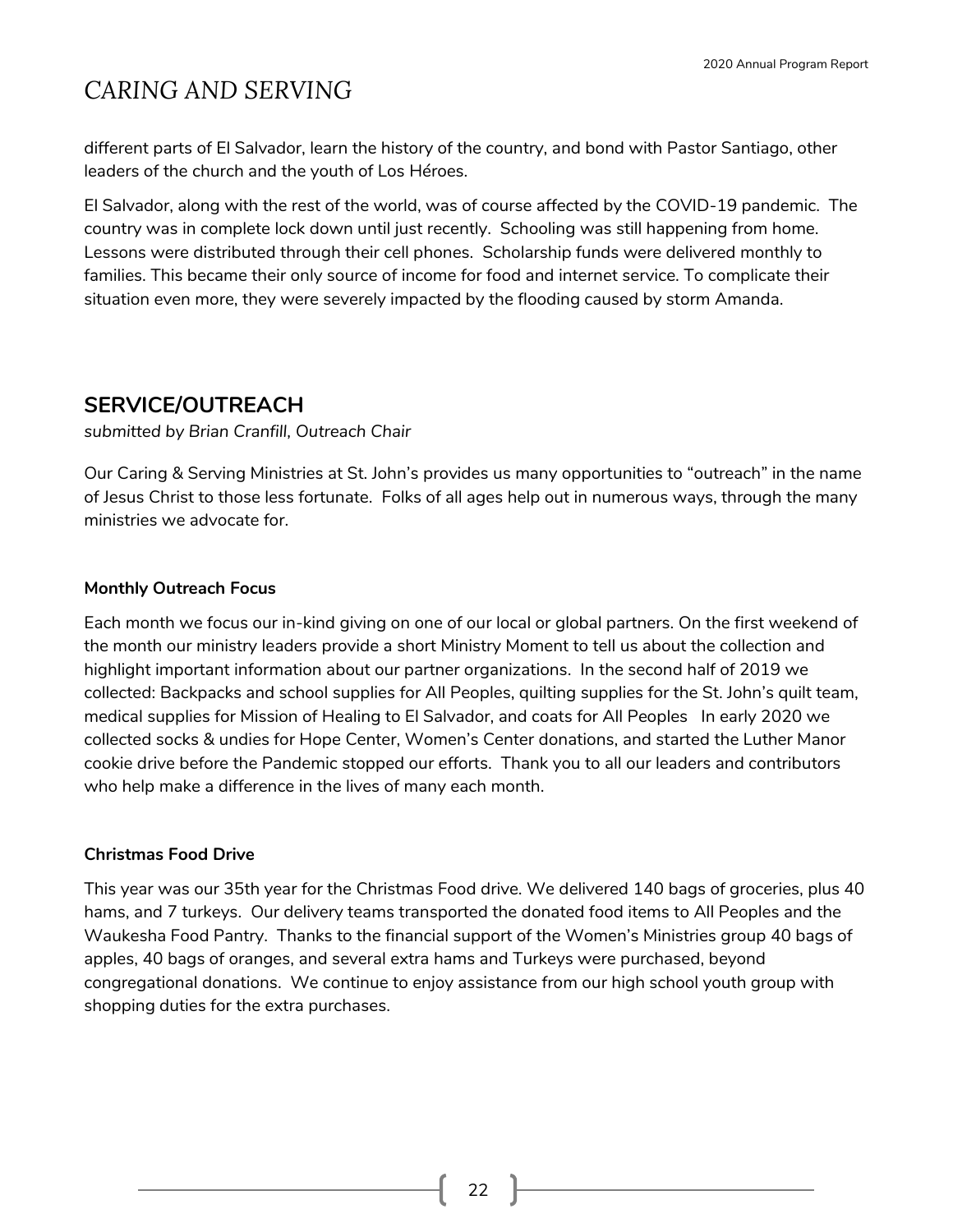#### **ELCA Hunger Appeal**

St. John's also continues to be a leader in giving to ELCA World Hunger an arm of the church that seeks to eliminate hunger domestically and abroad. St. John's contributed \$1,720 in 2019, and \$4,177 in the first half of 2020, all through individual designated giving.

#### **Hope Center**

*Every Monday a team of volunteers serves lunch to 45-60 people at Hope Center in Waukesha. St*. John's general budget helps pay for the food served each week. In 2019, we served ~ over 3000 lunches! In 2020 we continued our traditional Monday lunch program until the COVID-19 Pandemic forced our teams to stop in person preparation and serving of meals. However, our dedicated team leaders continued to prepare 30 "take-out" meals from their homes each week, and deliver them Monday mornings to Hope Center.

We also have a team of volunteers who stop by local restaurants to pick-up surplus food donations and deliver it to Hope Center to be used throughout the week. There are also several members who volunteer at the Hope Center Clothing Shop providing basic necessities to Hope Center clients. Several St. John's members also volunteer for Project Move, which connects furniture donations to folks having a similar need.

Twice a year, volunteers from St. Johns prepare and Serve a Sunday afternoon Spaghetti supper at Hope Center as part of the Loaves and Fishes program.

#### **Bread for the World**

Delayed due to the COVID-19 pandemic.

#### **Outreach support**

St. Johns continues to dedicate a percentage of budget to several ministries outside the church, including LSS (Lutheran Social Services), Hope Center, Women's Center, Oaks Indian Center, and Lutherdale.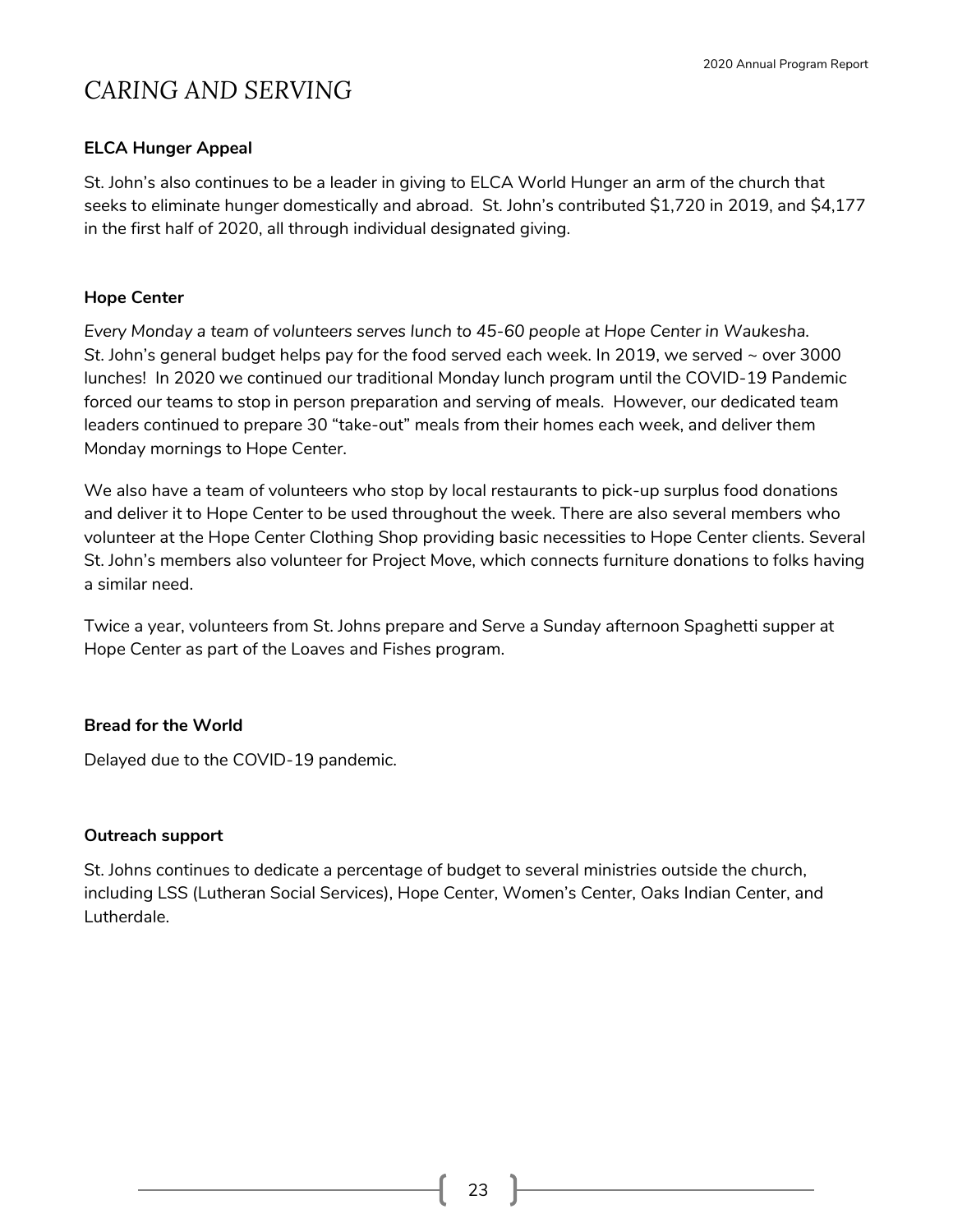#### **Jail Ministry**

*submitted by Jane Babcock*

The past year has been both interesting and challenging and, as a result, we have needed to become very flexible in how serve at the jail. We have had to learn to bend with the times. Until late March, our ministry continued as it has for many years. We participated in Sunday morning worship, helped provide needed support services for inmates, visited with individuals when requested, wrote letters, and provided encouragement and support. Then the corona virus appeared on the scene, along with the stay at home order and the jail suspended programming, including visitation, worship services and Bible studies, denying entrance to all but professional staff. Our ministry was stopped in its tracks. As of this writing, it continues to be on an indefinite hold.

I have been blessed over the years, by having many inmates who, when leaving the jail to go on to prison, have asked me to follow them. I have gladly done so, and when the jail closed its doors, I had three inmates in the prison system who continued to need our care. These were people I had known for 4, 5, and 27 years respectively, and for us, although visitation at the prisons was also suspended, ministry continued regularly by way of phone calls and letters. During this stay at home time, one young man was released from prison, and for him, attempting to reintegrate into the community during a pandemic, including finding an apartment and a job, was filled with obstacles and impediments. Week after week, doors were shut and opportunities denied him because of his record. During those weeks, we talked a lot. It was a time when he needed someone to listen and to provide him with the encouragement and hope he needed. I'm happy to report that after many weeks, he was finally blessed to find a landlord and an employer who were willing to take a chance on him. He now has a good job, an apartment, and with the coming of beautiful weather, he is enjoying running and biking and the freedom of being in the outdoors to appreciate nature once again. He is doing well. He texts me photos of wild turkeys, colorful flowers, and gorgeous, gnarled trees which he sees along the way, and we continue to talk every week. I've had no long drives to prisons or visitations in noisy, overcrowded visiting rooms but instead have enjoyed the connections with these young adults who, under very difficult circumstances, are working at putting their lives back together and making things right, doing the best they can while facing daunting challenges.

And remarkably in the midst of all this, we have added a new member to our team. Nancy Olson is now part of St. John's jail ministry, bringing with her some remarkable gifts and life experience, and a passion for reaching out to those who are incarcerated. We had the privilege of having her with us for a Sunday service at the jail in March and are looking forward to having her in our regular rotation -- once the jail reopens. Watch for her articles in upcoming editions of the *Inspire* as you hear from a brand new voice with a fresh perspective. Welcome, Nancy.

The work of ministry continues. It sometimes needs to bend, re-evaluate and possibly take on new forms – but it continues. Thank you for your ongoing support.

God's blessings always, Jane Babcock, 262-544-6174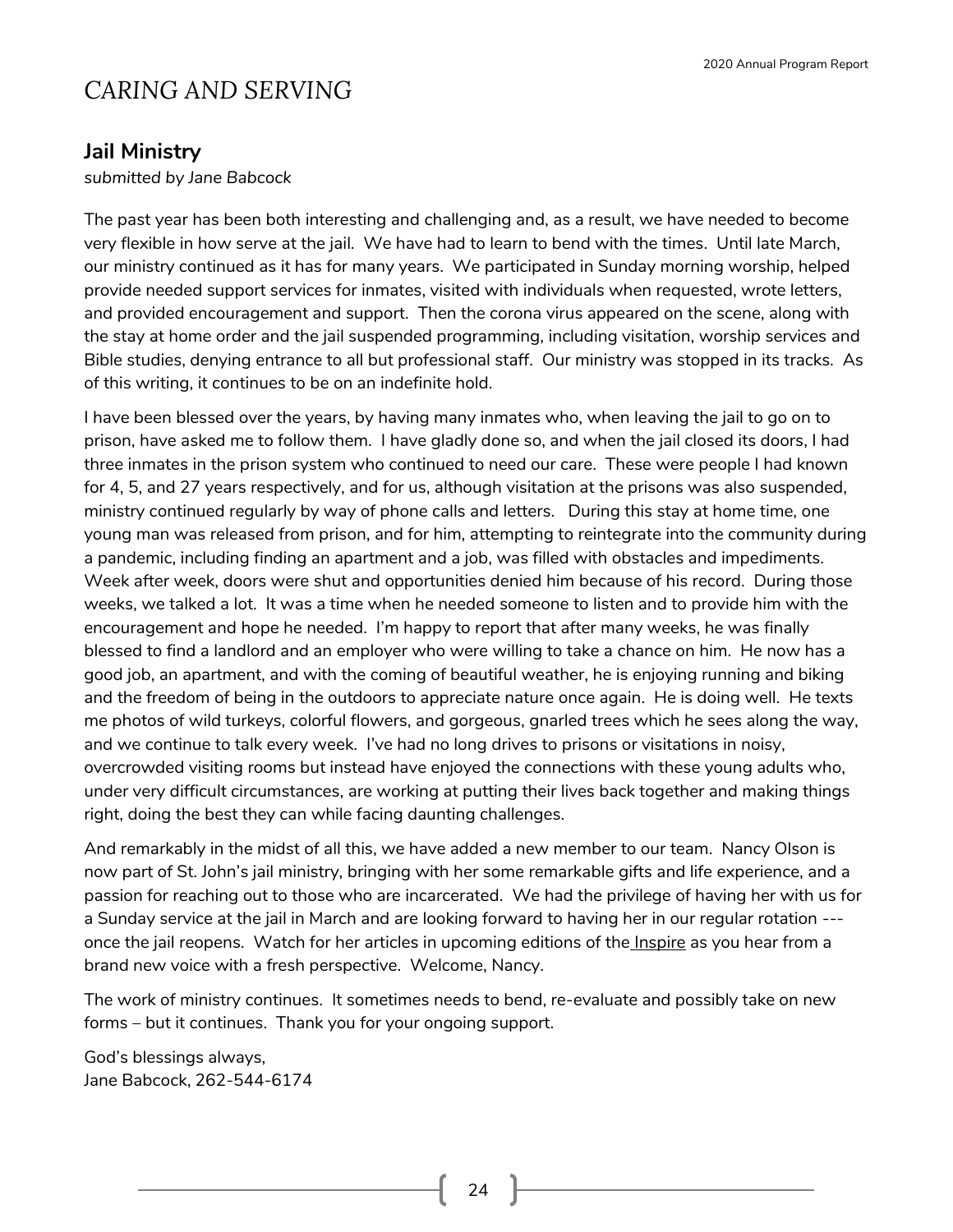#### **Winter Farmers' Market**

*submitted by Joanna Salinas*

St. John's partnered with the Food, Faith and Farming Network and hosted our third annual local Winter Farmers' Market on Sunday, February 2, 2020. We had 16 local vendors participate and we served a brunch sourced entirely from local food to over 140 people! The market is a great opportunity for outreach to our local community and drew many non-members into St. John's. A huge thank you to the many volunteers who made the morning a success and especially to the Hospitality Team. We are currently exploring different formats to partner with the Network for the 2021 season.

If you are interested in working on this team, please contact Joanna Salinas or Sonja Beyerlein.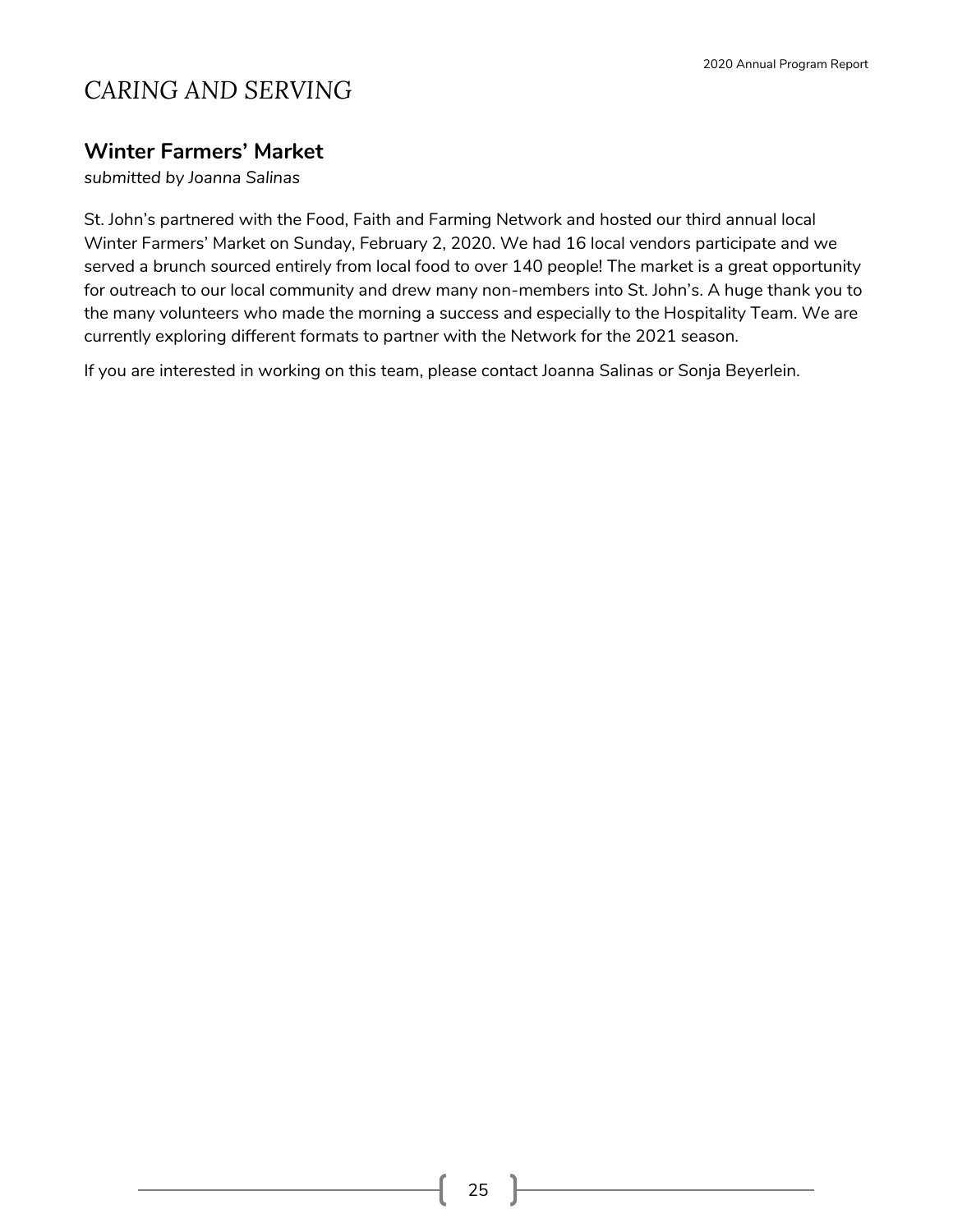### **High School and Young Adult**

*submitted by Carrie Allbaugh, Youth Ministry Coordinator*

#### July 2019-June 2020

July 14:We had four college students and five high school students show up to give the youth room a fresh look with a new coat of paint. The current furniture was also updated with matching slip covers generously donated to give the room a more finished look.

July 27-August 3: St. John's sent fourteen high school students, three college students and six adults to the Boundary waters for a week of exploring their faith and building community together. The trip was through Wilderness Canoe Base where we also met up with three additional college students from St. John's, two who were working at Wilderness Canoe Base for the summer and one who was working for another camp in the boundary waters for the summer. The group led worship on August 11 and reported about what they learned and how they saw God throughout the week.

August 18:We yoked six confirmation students with their mentors, and had a cook-out-pool-party to celebrate and help build community among the confirmands and their mentors.

High School Youth Group met Sunday mornings at 9:45 in the youth room. We currently have about 18 active High School students with five to nine showing up on a given Sunday. This year our focus was on what it means to serve.

The beginning of October we sent out 32 small care packages along with a survey to all of our college aged young adults asking what they are looking for out of a college ministry, we received 19 of the surveys back an used them to put several different opportunities in place throughout the year.

October 27: We went sent out seven high school students and three adults out to three homes of congregation members to help with fall clean up!

November 1-3: Five of our mentors and all six of our ninth grade confirmation students along with Pastor Brian and myself headed to Lutherdale for the confirmation retreat to talk about our faith stories and have some fun building relationships.

November 10: One of St. John's adult bible study groups threw a Packer party for the high school students with roughly 12 students and 13 adults attending. We shared conversation, food and celebrated and exciting Packer win!

Over the course of two Sundays in November the high school youth group invited the Sunday school students to the youth room to help make cards to send in care packages to our shut ins and college students.

November 15: Nine students from the youth group met at Adventure Rock in Brookfield for some fun and fellowship.

December 8: The youth group offered an afternoon of free babysitting to the congregation the event consisted of nine children, nine high school students and four adults. The event was four hours long.

We made 18 care packages for shut ins in the community that our visitation team delivered on 12/19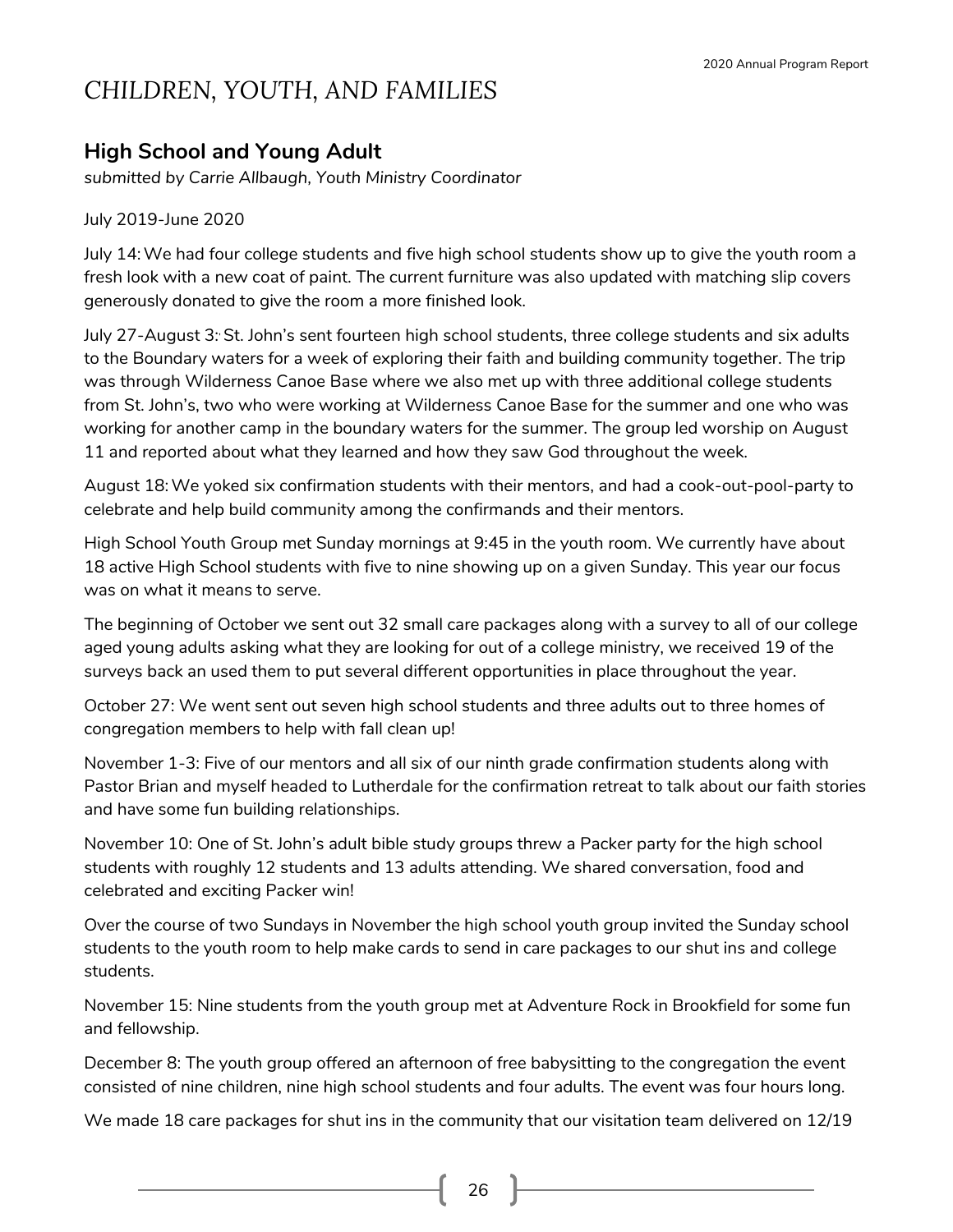these included homemade cards, decorated mugs reminding them that someone is thinking of them and praying for them and some tea bags and an ornament. We made cards for 25 care packages for college students spanning over six states that were mailed out on December 13. We made one care package for the police and one for the fire department in our community that the high school students delivered on December 20. These included snacks, tea bags and individual packs of Kleenex and homemade cards. The care packages were created using funds from a Thrivent grant.

In December the youth group focused their Sundays service helping our sister churches. By prepping 132 band aid kits for the mission of healing in El Salvador and 20 Hygiene kits along with some fun Christmas treats for the teens at All Peoples. They also collected a big box of hygiene items to share throughout the year.

On December 20, five our students went to the local grocery store to buy 40 bags of oranges, 40 bags of apples, 30 pie crusts and hams for the food drive.

January 7-14: St. John's offered its first mission trip to our college aged young adults. We had six of our young adults travel with me to visit our sister church in El Salvador. While there we spent time with the young adults of Los Héroes on different field trips, worshiped with them, spent time in their community, spent the afternoon at the homeless shelter sharing a meal, and handed out school kits to the scholarship students in Los Héroes. We had hoped to share our experience in March but that was cancelled due to the pandemic.

February 29: Our high school students headed to Sunburst for some fun and fellowship snow tubing. We had seven students and three adults in attendance.

March 14 – 15: This was to be the lock in and pancake breakfast. They became the first events cancelled due to the COVID-19 pandemic.

Starting March 22 the youth group went virtual with Zoom meetings on Sunday mornings at 10 a.m. The online meeting lasted about an hour and had between five and thirteen students in attendance weekly. We met each week until June 21, when we welcomed the incoming freshman on our Zoom youth group meeting.

To keep kids engaged, we also started a text group - with the permission of parents - where weekly challenges were sent out.

April 10: The young adult, college aged book study started. We looked at the book "Anxious for Nothing", by Max Lucado. The group consisted with two options, the first being following a study guide and receiving a weekly email with a short devotion and questions to think about and reflect on, and the second option was the same as the first but with an added Zoom meeting to discuss the book virtually. We had thirteen participants, eight of them choosing the first option and five choosing the second. The study was five weeks long. The books were purchased using a grant. At the last meeting the group discussed the future of the group and decided to do a weekly Zoom drop in devotional group during the year and possibly another book next summer.

May's Confirmation day was cancelled due to not being able to meet in person. Several Zoom meetings were set up to keep connected to the confirmands and mentors and to continue work on faith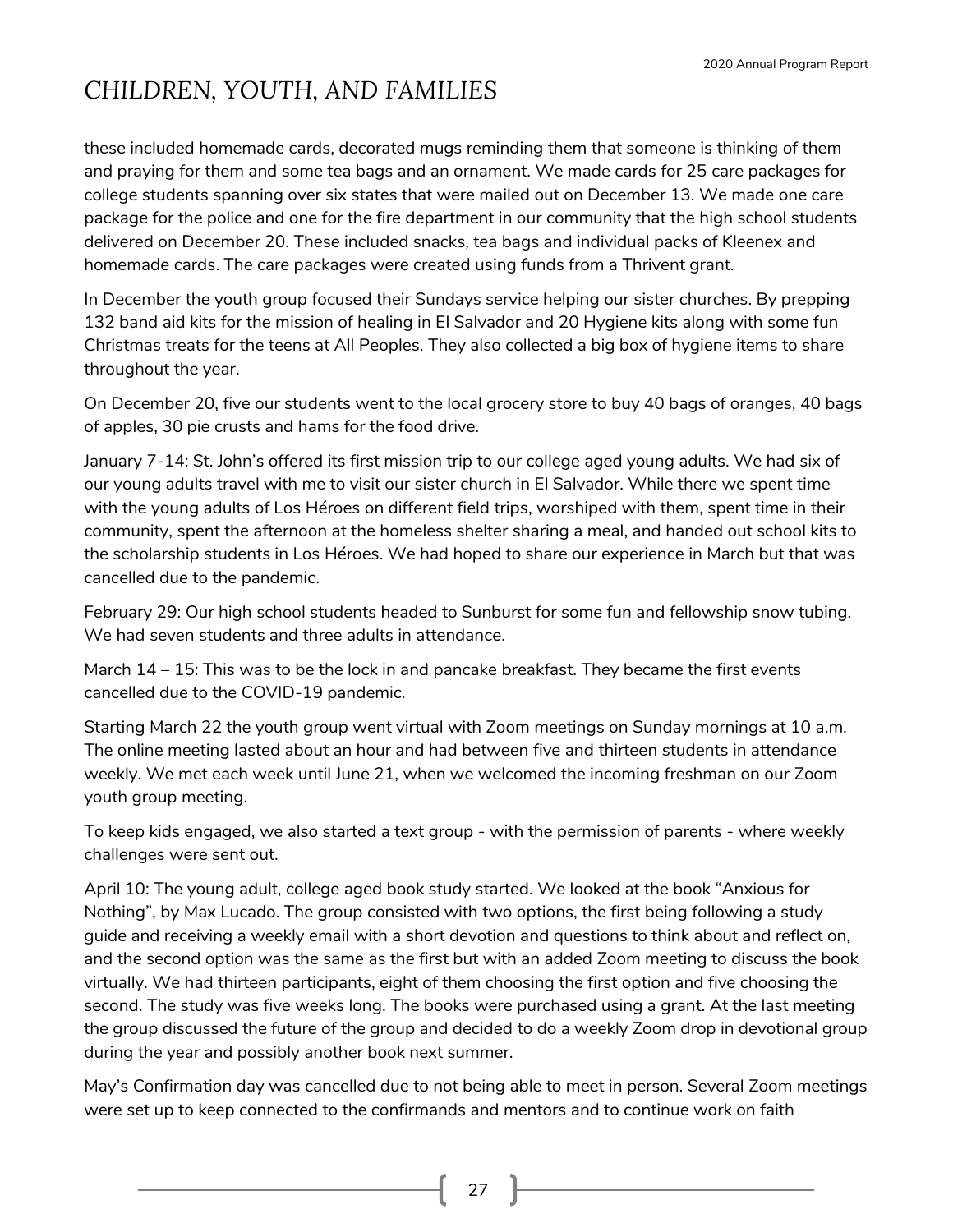statements. Confirmation was officially held at outdoor worship for five of the students on August 23 and will be held for the sixth student on September 20.

We had 21 students and adults signed up for our mission trip to Lynn, Massachusetts though the Youth Works organization. This was relocated to Niagara, Michigan due to the pandemic, but then eventually cancelled by Youth Works.

To celebrate our seniors in June we collected cards for our seniors and delivered small celebration baskets to each of them. We had six active seniors graduate from youth group this year.

### **Middle School Ministry, 5th -8 th grade**

*Joanna Salinas, Middle School Ministry Coordinator*

St. John's Middle School Ministries experienced an injection of energy as we expanded Middle School Ministries to include our 5th grade students. Under the direction of Pastor Brian and their amazing teacher Jenny Rouse, 5<sup>th</sup> & 6<sup>th</sup> grade students are engaged in a two-year Bible Overview program that challenges students in new and challenging ways. This past year we ended with 21 students!

Our 7<sup>th</sup> & 8<sup>th</sup> grade Confirmation Students participated in weekly instruction, a Sunday morning Youth Leadership Team in collaboration with the Sunday School program, and monthly social and service events. This spring the students participated in a Confirmation Retreat at Lutherdale, and served a meal at the Hope Center.

We were able to successfully transition both of these programs to virtual learning in April and had a blast exploring this new format and platform with the students!

#### **Children's Ministries**

*Joanna Salinas, Children's Ministry Coordinator*

#### **Sunday School**

Sunday School had a great year! This is our  $5<sup>th</sup>$  year utilizing the Large Group/Small Group format. Children gather first in Large Group, where they experience music, stewardship, the lesson and prayers all together as a group. Then they head to Small Groups where they build peer relationships and expand on the lesson.

The benefits of this framework are that it allows us the freedom to be highly creative in how we present the lesson and allows for greater volunteerism and family participation. It also provides an environment for children with specific needs to fully participate in (and enjoy) Sunday School in areas where they may struggle in a traditional format.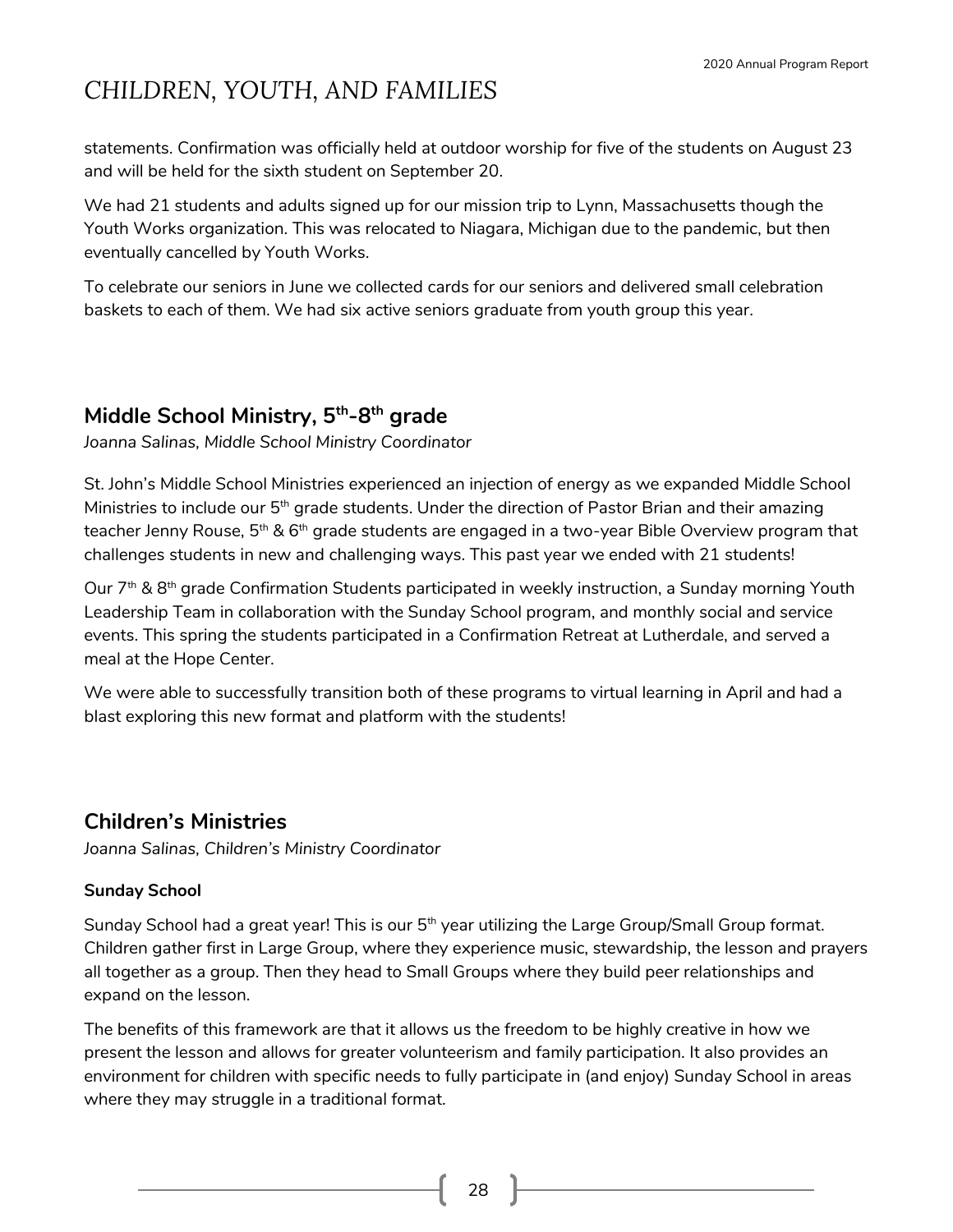When we needed to pivot in March to Virtual Family School, this format allowed us to seamlessly transition to online Family Sunday School through creative videos and at home activities.

Highlights for the year include:

- Enrollment of approximately 80 children who regularly attended Sunday School.
- We welcomed 8 new families to Sunday School this year and expanded our class offerings for two-year-olds.
- Over 20 Youth/Adult volunteers (Large Group team, Small Group leaders, planning teams)
- Collaboration with the Confirmation students in a Youth Leadership Team on Sunday mornings
- Stewardship Projects brought in over \$750 in funds as we focused on local and world hunger and our Los Héroes student.
- Lenten focus was an art based six-week study of the Lord's Prayer.
- $\bullet$   $\,$  Our 3<sup>rd</sup>-5<sup>th</sup> grade students went on a Lutherdale retreat in January
- $\bullet$  Six of our Sunday School students received  $1<sup>st</sup>$  Communion this year.
- Creation of weekly Family Sunday School videos using dozens of volunteers!

#### **Vacation Bible School**

VBS 2019 was a great success that brought 70 children and our adult and youth volunteers together around the theme of "Who is My Neighbor". Through this ELCA World Hunger VBS we traveled the globe and explored different cultures as we become God's hands and feet in the world. By playing with a purpose as we shared kindness, extended compassion, and explored justice through dramas, games, service projects, and more!

While we had to postpone our traditional VBS slated for the summer of 2020, we are excited to offer five weeks of an intergenerational, outdoor worship experience called Compassion Camp. Each week families will gather with others in their neighborhoods and explore themes around Compassion and Empathy, while sharing prayer and a communal art project.

### **Preschool**

*submitted by Laura Rickinger, St. John's Lutheran Church Preschool Administrator*

*The mission of St. John's Preschool is to foster learning in a nurturing environment in which our young children are loved, respected, and valued.*

St. John's Preschool finished our 20<sup>th</sup> Anniversary Year in many remarkable ways. We were blessed with record attendance, welcoming students throughout the school year, successfully adding a teacher to our staff and having a shortened school year, ending March 13, 2020, due to the global COVID-19 pandemic. We had 43 children and four teachers learning and growing each weekday morning in our Two Year Old, Three Year Old and Four Year Old classes. By far, this current school year is our highest enrollment in our recent past.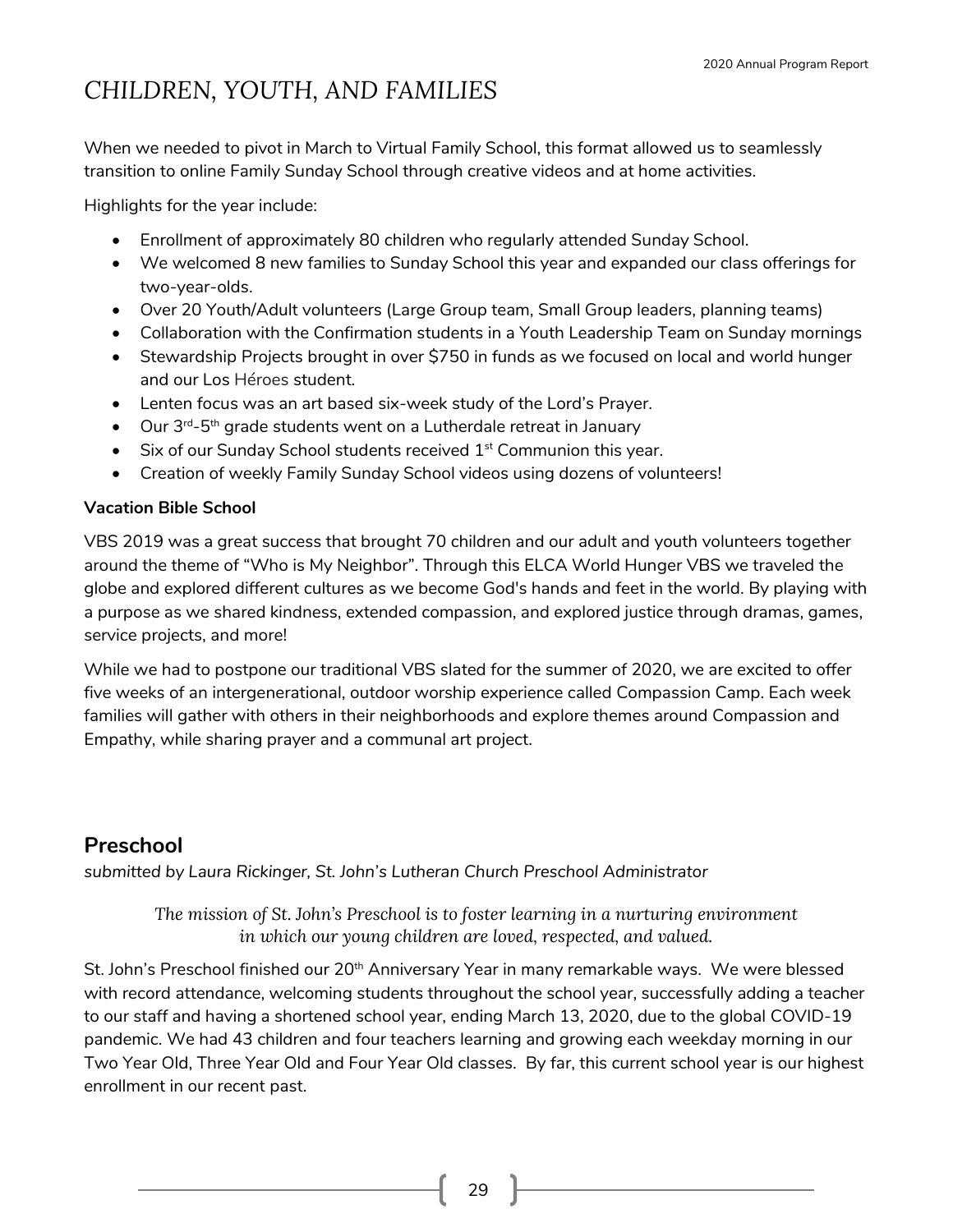For the nine weeks we were closed by state Safer at Home order, our teachers provided activity newsletters to our families. Each newsletter, written by the team teachers, and sent by email, featured activities similar to the preschooler's classroom lessons for "Playing to Learn, Home Edition." Our last day of Preschool was missing our traditional Blessing and Sending event in the Sanctuary followed by a Family Play Day. It was replaced with a class photo collection emailed to each child featuring fun classroom activities and their friends' smiling faces and a gift certificate for Oscar's Custard mailed to them.

We are proudly a diverse community both culturally and with the skills, gifts, and challenges of our children. We continue to be blessed to welcome children with special needs and challenges and where they can learn and grow receiving the attention they may need and cannot receive in other preschools.

#### Preschool Highlights:

Our Two Year Old class of eleven children was a joy! Our team teachers enjoyed their eagerness to participate in playing and learning with their friends and their unabashed enthusiasm to be in Preschool. We have been very successful enrolling children throughout the school year after their second birthday.

Our Three Year Old class closed with 17 children who each grew so much each in their own way. Our Three Year Old class shows us how children their age make friends and create those special friendships. How fun to see them burst into the classroom looking for their friends to play!

Our Four Year Old class is the biggest class in several years, 14 children. Our families appreciate the opportunity to use our class as either their child's 4K experience and then move on to public school 5K, or to attend our Preschool and then enter their school's 4K class. Our children are offered opportunities to learn at their own pace. Our new Teacher Assistant was a true asset to the classroom allowing both teachers to provide individualized learning.

### **Boy Scout Troop 16**

*submitted by Terry Hoeppner, Scoutmaster*

Boy Scout Troop 16 is sponsored by St. John's and meets in the fellowship hall on Tuesday evenings.

- Jim Mathes is the Institutional Representative and Larry Long is the Troop Chairperson
- Terry Hoeppner is the Scoutmaster and has five assistants
- The troop is led by the boys, each one having a troop leadership position
- We camp twelve times a year including two week long summer trips
- The scouts work on various skills to develop Character, Citizenship and Fitness
- There are various ranks earned on the trail to Eagle Scout
- During its 55 years of existence, Troop 16 has been honored with 74 Eagles.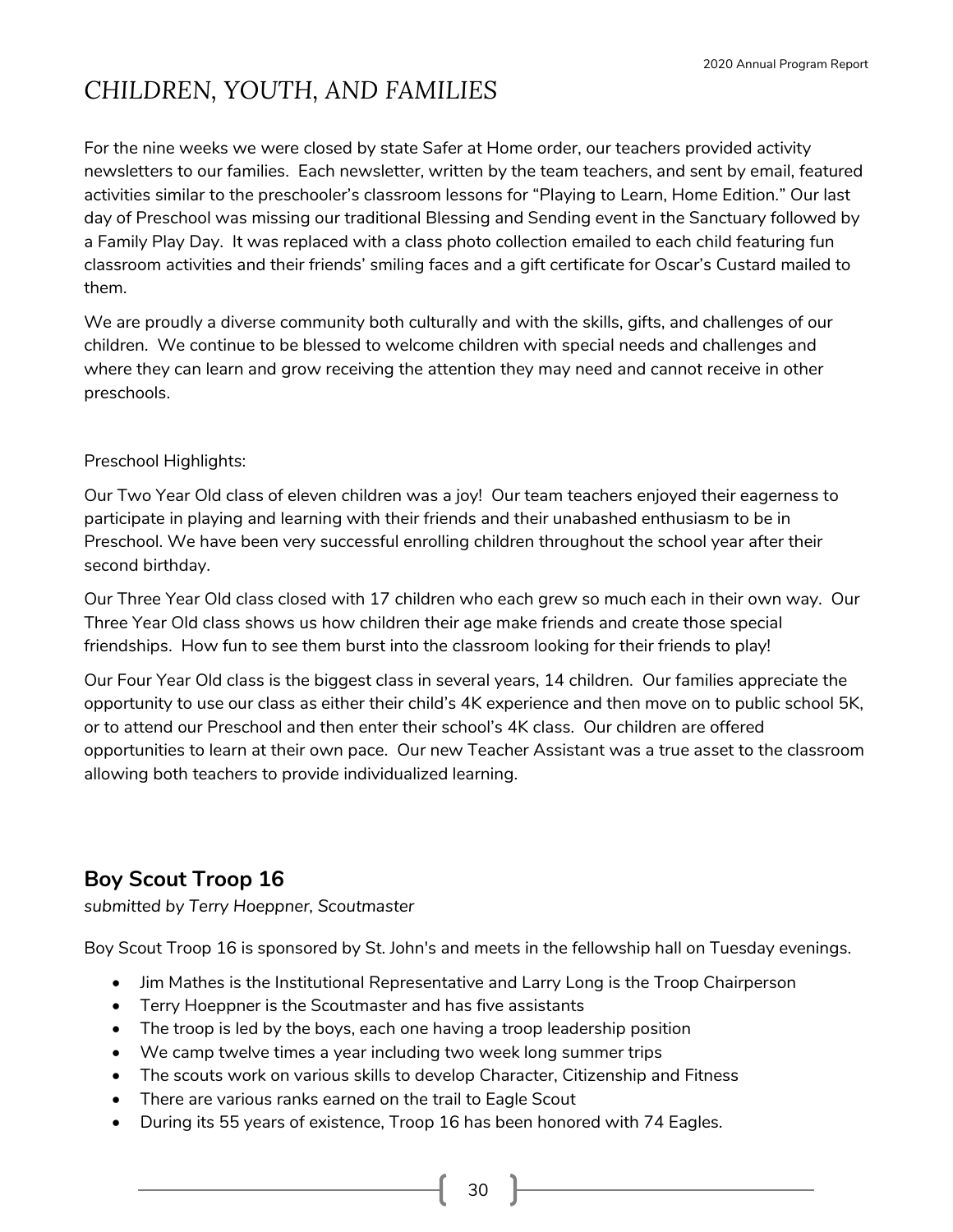### *ADULT MINISTRIES*

#### **Ministry Coordinator**

*Submitted by Stephanie Broussard*

It has been an exciting year as the ministry coordinator. With this position being new this year was filled with trying to figure out exactly what I would be in charge of throughout the year and where my role would take me.

One large piece that became my focus for this year was mental wellness. Starting in January we read the book "Grace for the Afflicted" and multiple small groups both new and old took on this book to really dive in deeper to a clinical and biblical study of mental illness. There were sections of the book suggested to read along as well as discussion questions to get us really thinking about mental illness and removing the fear of talking openly and candidly about it. This then led up to a weekend of events to provide us with more discussion, information, and resources. Over the weekend we were able to touch over 100 individuals both members of our congregation and members of our community. We focused on increasing our factual knowledge of mental illness and how we are able to be receptive and understanding of mental health as a spectrum.

As the world shut down, it opened up the opportunity for me to take a look at how we stay in contact with our members. This led to neighborhood groups being formed. All members were looked at from a geographical standpoint with their addresses on file and grouped with other families that live near them. Each group then we attempted to find a leader for who would check in with those in their group and relay information from Church out to our members in another format. At this time, not every group has a leader, but we then have a team who has taken on calling additional groups.

#### **Sunday Adult Education**

*submitted by Dale Landgren and Crispian Sievenpieper, co-facilitators*

A dedicated group of over 20 women and men (with average attendance of 16) met weekly on 34 Sundays throughout the church program year to engage in Bible and book study, including the last 9 sessions via Zoom.

It has been a great way to build community and grow in understanding. The schedule for the last church program year:

- Bible study on the *Acts of the Apostles* using a book by C. Robertson
- Book study for Advent: *The First Christmas* by Borg & Crossan
- Bible study on the Old Testament book of *Daniel* using a book by E. DeSueza & J. Jones
- Book study during Lent: *Entering the Passion of Jesus*, by Amy-Jill Levine
- Post-Easter: Weekly study of *lectionary readings* for that Sunday, with ELCA study guides

This welcoming group met on Sunday mornings between services in the library. All were able to participate, including those who couldn't attend regularly.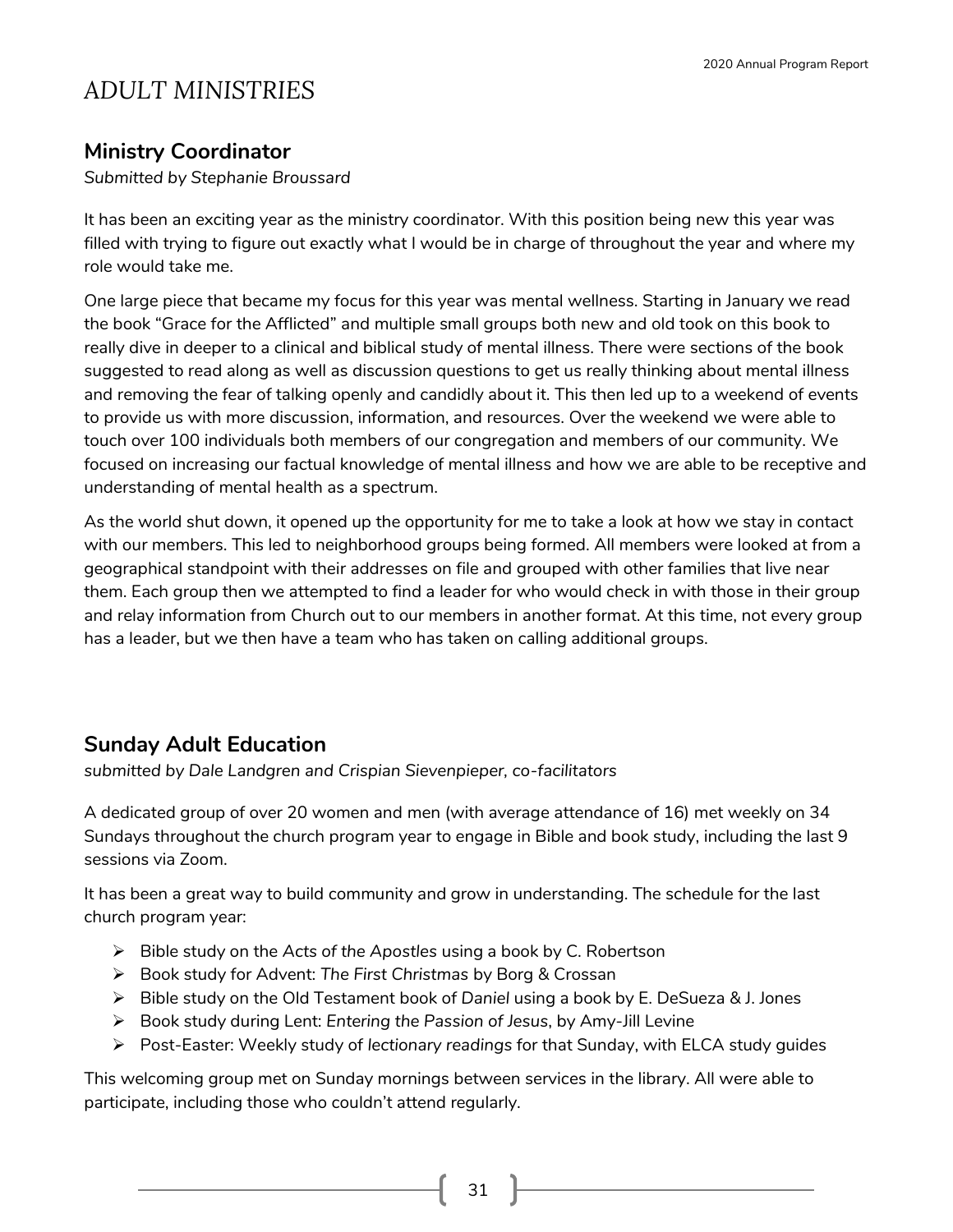### *ADULT MINISTRIES*

#### **Women of Faith Book Club**

*submitted by Patrice Krimpelbein*

Our group has been in existence since 2002, first as a Bible Study, then as a book club. Our email list consists of about 15 people, with regular attendance by about 6 women. The September 2019 Ministry Fair blessed us with four new members. We meet the 3<sup>rd</sup> Friday each month at the home of one of our members, excluding December and any month where the weather would prevent us from driving safely to the host's home. Since March, we have met on-line, first by Skype and then by Zoom. We always select a wide variety of books from science fiction to mysteries to inspirational to biographies. A sampling of the last few months are Memoir of the Sunday Brunch by Julia Pandl; Where the Crawdads Sing by Delia Owens, City of Girls by Elizabeth Gilbert, The Day the World Came to Town by Jim DeFede, If You Ask Me by Betty White, and Inspired: Slaying Giants, Walking on Water and Loving the Bible Again by Rachel Held Evans.

Our aim is to gather as a community of faithful women to discuss topics inspired by the books we read, by current events and by the needs of the group. Anyone is welcome to join us. There is no requirement to read the books that are selected, we just ask that you come with an open heart and a loving spirit.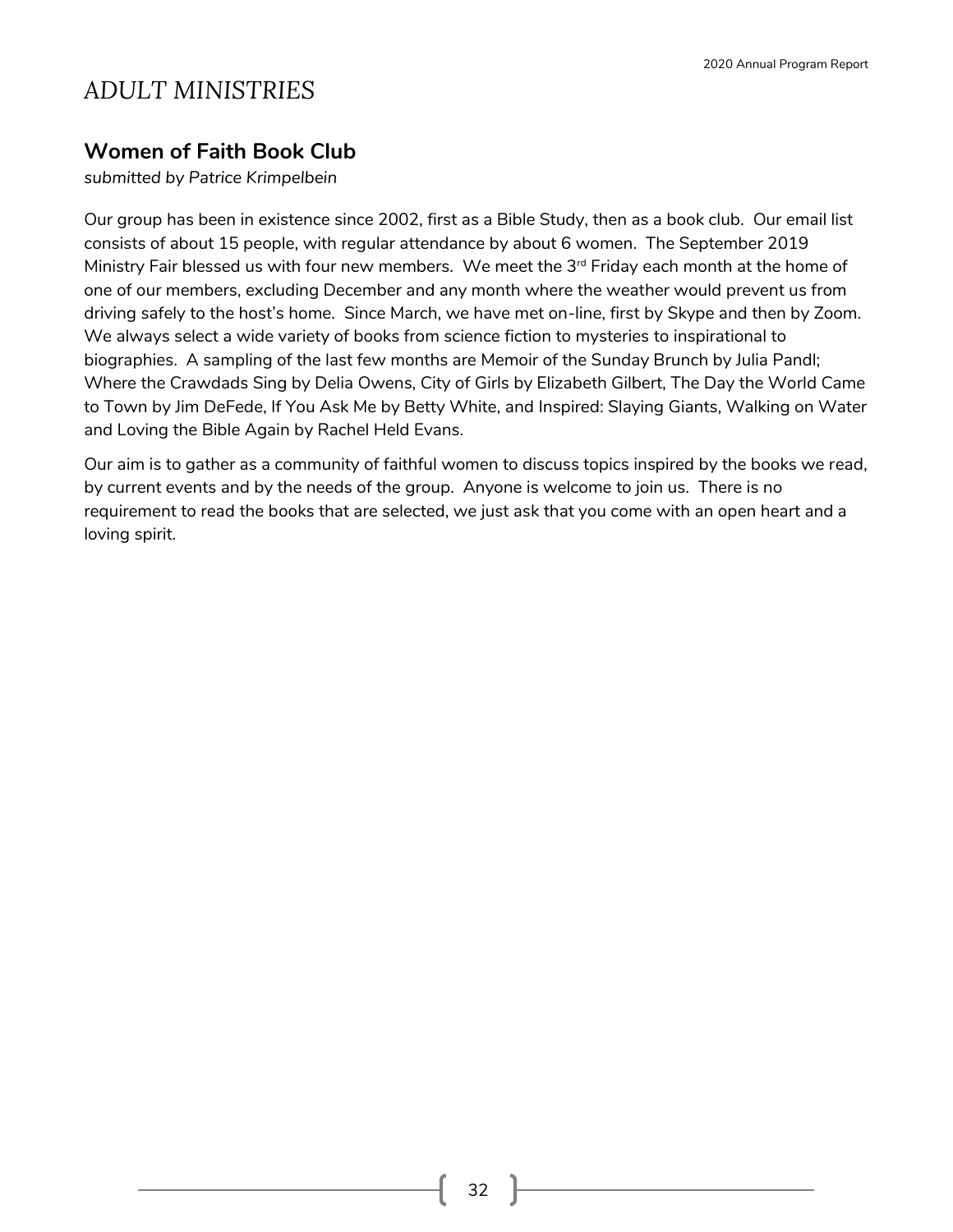### *WORSHIP AND MUSIC*

#### **Music Coordinator/Organist**

*submitted by Becky Whelpley, Music Director*

#### Dear Friends in Christ,

It has been an interesting year to say the least. We all think of this year as before and after COVID-19.

It has been a joy and honor to serve St. John's. Thank you to the music staff, the church staff, the choir members and instrumentalists. It is a great joy of music ministry to involve musicians of all levels in worship as we serve the Word together.

In August of 2019 myself and fellow area musicians (including members of St. John's choir) were able to participate in a worship service during the church wide assembly in Milwaukee. What an honor it was to sing with Calvin Hamptom and lift up the ordination and work of female pastors of the ELCA.

The choir was glad to welcome a number of new singers this past fall. So many, in fact, that I was able to locate and pick up donated choir robes from another church that match ours. The choir was able to collaborate with other groups throughout the year and many thanks to Lisa Weiss-Cornelius for being the choir accompanist. A highlight was the Christmas Music weekend of Lessons and Carols. Two identical services with all musicians took place on a Sunday at 8:30 and 10:45 am with time for fellowship in between. This past Christmas we also presented a Children's pageant during the early Christmas Eve service. Thank you to all musicians, leaders and participants!

I continue to encourage youth to act as organ assistants during the 8:30 am worship services and many thanks to Chris Anderson for again directing the youth handbell choir.

In the fall of 2019 a more blended style was introduced once a month to the 10:45 am Sunday service which included piano and some familiar hymns out of the ELW in addition to the praise band. Many thanks to Kenn Anderson for his leadership of the band. Also, a new liturgy, Joyous Light, was taught to the Thursday evening worshipers as this service was a new addition to the fall schedule.

During the fall of 2019 I asked Berghaus Organ Company to evaluate our organ and make recommendations for the future of the instrument. As our pipe organ ages we have been confronted with some maintenance issues above and beyond keeping the instrument tuned regularly. In September 2019, Berghaus Pipe Organ Builders presented a proposal concerning current and future needs of our pipe organ. Prior to the proposal two members of the tonal department came out to St. John's to listen and take notes. The proposal included 1. installation of seven toe studs to duplicate general pistons 2. replacement of 8' Principal and 4' Octave pipework and re-voice of instrument 3. discussion of the overall condition. The inspection revealed that the pipe organ is in good overall condition and there are a few specific things that can greatly improve the tonal quality and make the instrument more versatile. We are very pleased with the installation of seven toe studs that took place on November 12, 2019. "Toe studs" or foot switches are located above the pedals. Piston switches operate the combination action which allows the organist to preregister "combinations" of stop tabs, and then replicate each combination simply by pushing a piston button, or a toe stud. St. John's was ready to move to the next phase in March 2020 of replacing the pipework and re-voicing the instrument. We have put the project on hold due to COVID-19.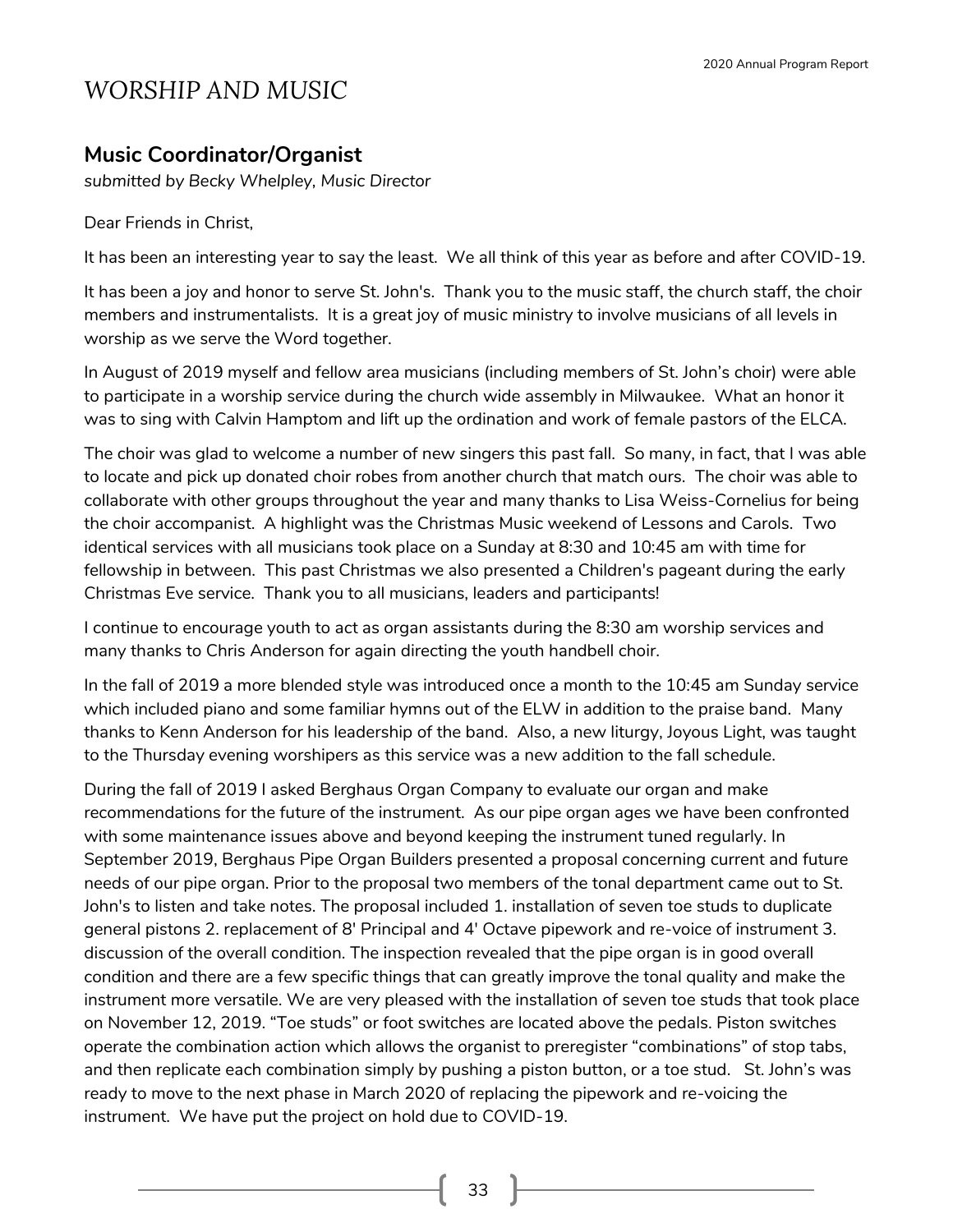### *WORSHIP AND MUSIC*

The Fine Arts Series continues to welcome groups and individuals to St. John's; we welcomed the Carthage College Choir on March 8th. Not only was the concert given beautiful and well received, St. John's families showed their spectacular hospitality in feeding and providing overnight accommodations for the students.

COVID-19 cut many programs short, the choir and KOTK were preparing a musical "The Tale of Three Trees" to present in April 2020 and preparation for a Musical VBS was well underway.

I am very thankful to the staff and congregation as we have navigated this new normal. I am thankful for the understanding and grace that has been shown as we switched to virtual recordings of worship as well as outdoor offerings. We will continue to serve God's people in a safe manner and I look forward to seeing you in person.

#### **Handbell Choir**

*submitted by Heidi Bischmann, Handbell Choir Director*

Highlights of the 2019/2020 Handbell season include:

Regular musicians, guests and substitute ringers – Chris Anderson, Darlene Bahr, Sonja Beyerlein, Mickey Fank, Penny Holt, Sue Keith, Pam Klink (NEW IN 2019), Linnea Logan, Karen Natterstad, Joanna Salinas, Janell Schmidt, Pauline Shoemaker, Bonnie Suhaysik, Mary Wagner and Rebecca **Whelpley** 

I believe that the strength of the handbell choir – particularly this year – went far beyond the time we spent together in rehearsals and worship services. We learned two or three pieces of music each month and shared them in worship. Some of the pieces were repeated from prior years and others were new and challenged us as musicians. Unfortunately, our season was interrupted by COVID-19 which tested our patience and resolve. We quickly realized that it was important to each of us to stay connected and so our weekly "rehearsals" continued on Zoom. We may not be able to ring together at this time, but our camaraderie and the opportunity to "check in" with one another has kept us in touch. We share highs, lows and prayer concerns/updates, as well as laugh often.

We are looking forward to being together again and adapting so that we can continue to praise God and share our musical talents. New musicians are always invited and encouraged to join the Joyful Bells for laughter, prayer, fellowship, fun and beautiful music!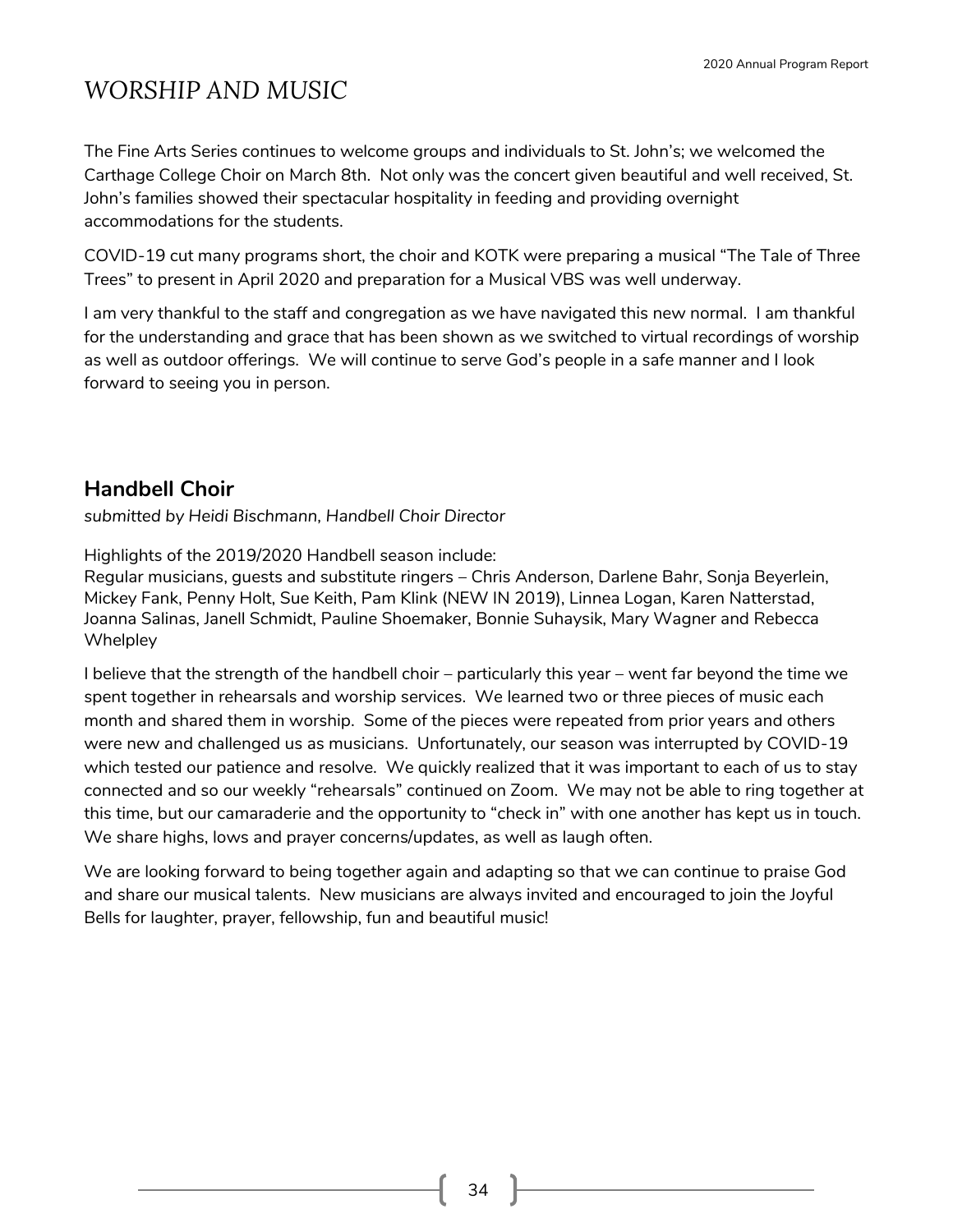### *WORSHIP AND MUSIC*

#### **Kids of the Kingdom (KOTK)**

*submitted by Lisa Weiss-Cornelius*

KOTK for 2019-2020 was an excellent year. For summer VBS 2019, we added the use of drum circles. During the church year, drum circle pieces were added to the variety of songs performed in church at both the 8:30am and 10:45am services. KOTK sang at least two Sundays per month until the COVID-19 epidemic changed our situation in March, 2020. We were planning on adding a Musical this year in April called *The Three Trees*. When we return to singing in church, this musical will be added again.

KOTK was part of the Christmas Lessons and Carols and the Sunday School presentation of the Christmas story. We sang a number of songs with the adult choir when programmed. The children also took on leadership roles to include mentoring younger members in rehearsal and church services. They also started assisting with conducting the ensemble at times when I was playing the piano and it helped to have a leader to guide the members through hand motions and words.

KOTK grew in size throughout the year. We had between 12-17 members in the ensemble this year. There was no cost to be in KOTK, but parents volunteered to cover meals on Wed. evenings after the rehearsal. It was a very position musical experience for the families involved. The KOTK had the chance to see how adding music to the church service was greatly appreciated by the congregation. The children grew musically and personally through this experience.

#### **Praise Band**

*submitted by Kenn Anderson, Contemporary Music Director*

Highlights of the 2019-2020 program year include:

- learned many new worship songs, some requested by members
- added full time drummer and piano
- added fill-in drummer
- worked with "lead team" in utilizing new sound system
- worked with Becky on "blended" service
- worked with Pastors on appropriate sermon songs
- worked with KOTK on special songs
- worked well with other musical groups to provide special services when requested